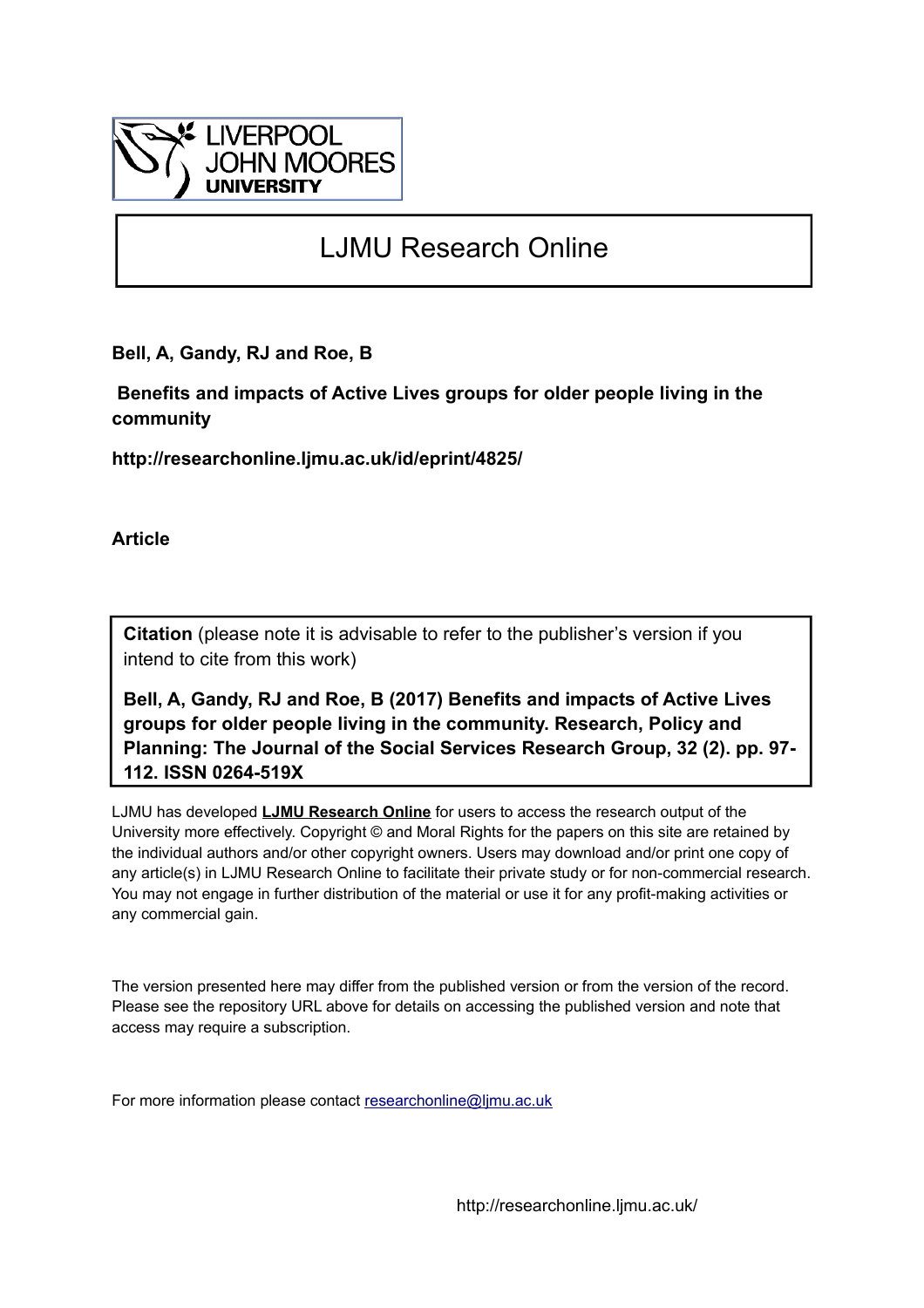# **Title: Benefits and impacts of Active Lives groups for older people living in the community**

#### **Amelia Bell (MSc, PG Cert LSHE, BSc (Hons), Dip HE, RGN**

Senior Lecturer Faculty of Health and Social Care, Edge Hill University, St Helens Road, Ormskirk, Lancashire, L39 4QP, UK bellam@edgehill.ac.uk 01695 657014

**Amelia Bell** is a senior lecturer with the Faculty of Health and Social Care at Edge Hill University. She is a qualified Registered General Nurse with a clinical background in women's health. Her research interests primarily involve public health concerns, sexual health and loneliness and social isolation amongst older adults

#### **Rob Gandy (PhD, MSc, BA (Hons), FIS, MIHM, Dip HSM)**

Visiting Professor, Liverpool Business School, Liverpool John Moores University, and Honorary Senior Lecturer, Edge Hill University

**Rob Gandy** is a Visiting Professor with Liverpool Business School, at Liverpool John Moores University. He is a professional statistician with a PhD in Business Information. His research interests primarily involve healthcare-related subjects, and include commissioning, procurement, end-of-life services, dementia and migration. Much of his research has a particular focus on quantitative and cost-benefit analysis.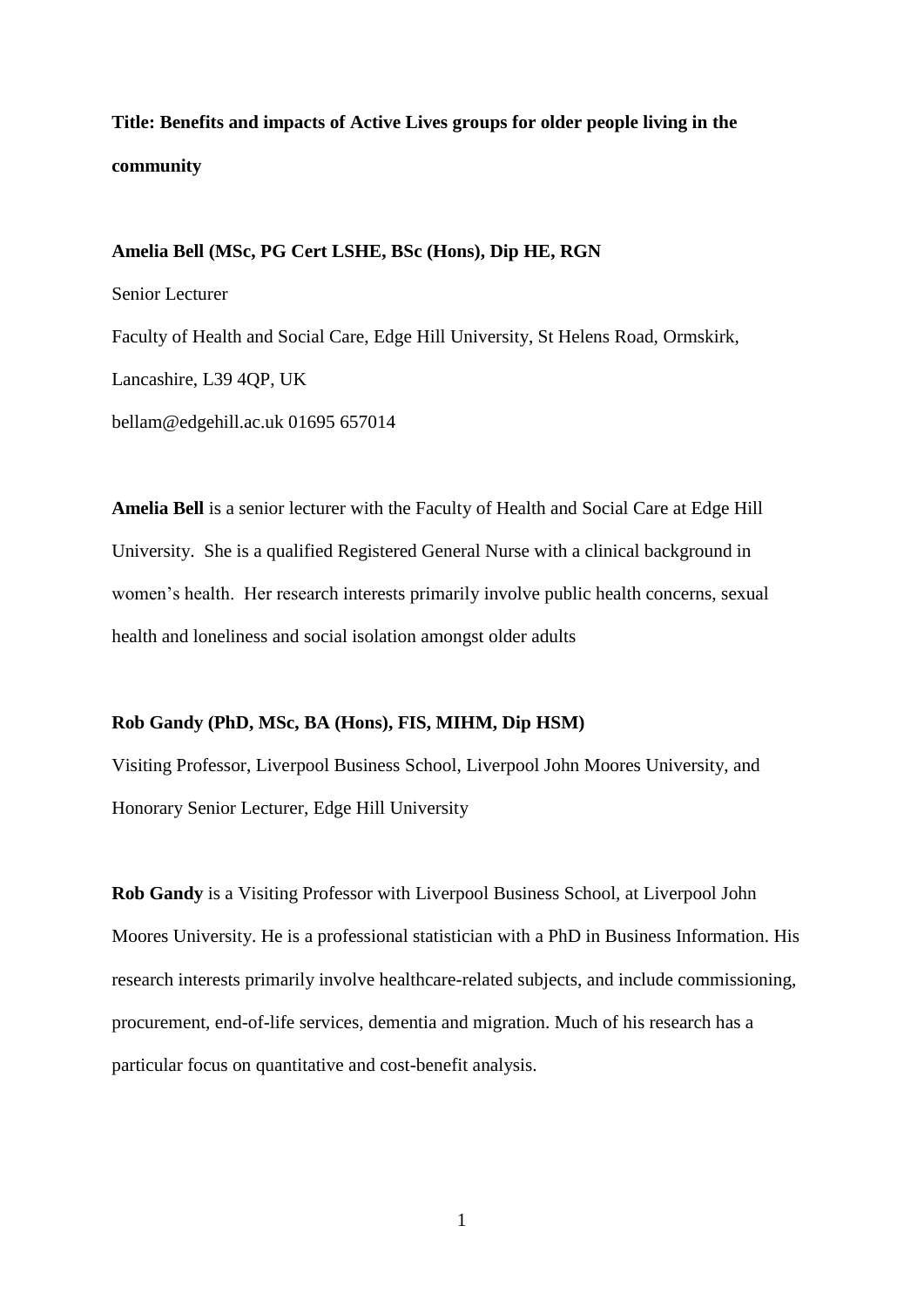#### **Professor Brenda Roe (PhD, RN, RHV, FRSPH)**

Professor of Health Research, Evidence-based Practice Research Centre, Faculty of Health and Social Care, Edge Hill University, St Helens Road, Ormskirk, Lancashire, L39 4QP, UK

**Brenda Roe** is Professor of Health Research at Edge Hill University and Honorary Fellow at PSSRU, University of Manchester. She is also Editor of the Journal of Advanced Nursing and Non-Executive Director Mersey Care NHS Mental Health Trust. Her work focuses on [older](http://repository.edgehill.ac.uk/view/user_expertise/Older_people,_ageing,_quality_of_life.html)  [people, ageing, quality of life,](http://repository.edgehill.ac.uk/view/user_expertise/Older_people,_ageing,_quality_of_life.html) [evidence based practice and policy,](http://repository.edgehill.ac.uk/view/user_expertise/Evidence_based_practice_and_policy.html) long term conditions, service delivery and arts for health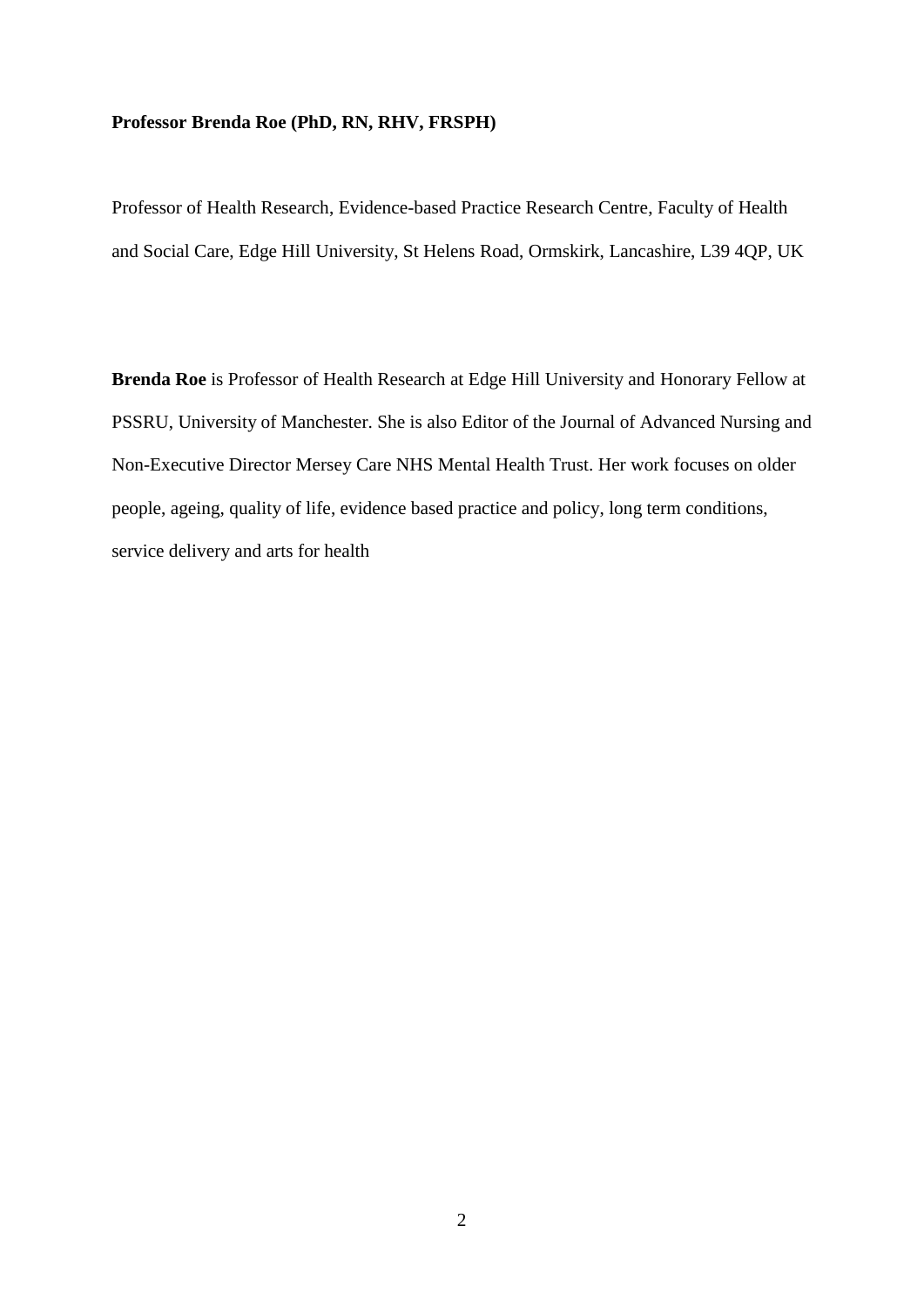#### **Abstract**

There are an increasing number of older people globally and nationally. However this rise in life expectancy is not always paralleled with a good quality of life. Within the north west of England Age UK Lancashire was awarded three-year funding by the Big Lottery to undertake an Active Lives programme. This programme delivered a range of local activity groups aimed at promoting the health, activity, lifestyle and wellbeing of older people living within the community. This paper reports the findings of a three-year descriptive study which evaluated older people's experiences of participating in the activity groups. The study identified the impact on their health, quality of life and wellbeing, use and benefits of the groups and suggestions for future service developments. Data were collected in three phases utilising focus groups and self-completed questionnaire surveys. Qualitative data were analysed by content analysis to identify key themes. Standard descriptive analysis was used for quantitative data. Key findings were benefits with general improvements in participants' physical and mental health, their wellbeing and quality of life. It was concluded that Active Lives groups in the community presented an effective means of maintaining and improving older people's health and social wellbeing.

**Key Words:** Quality of life, active ageing, older people**,** health and social wellbeing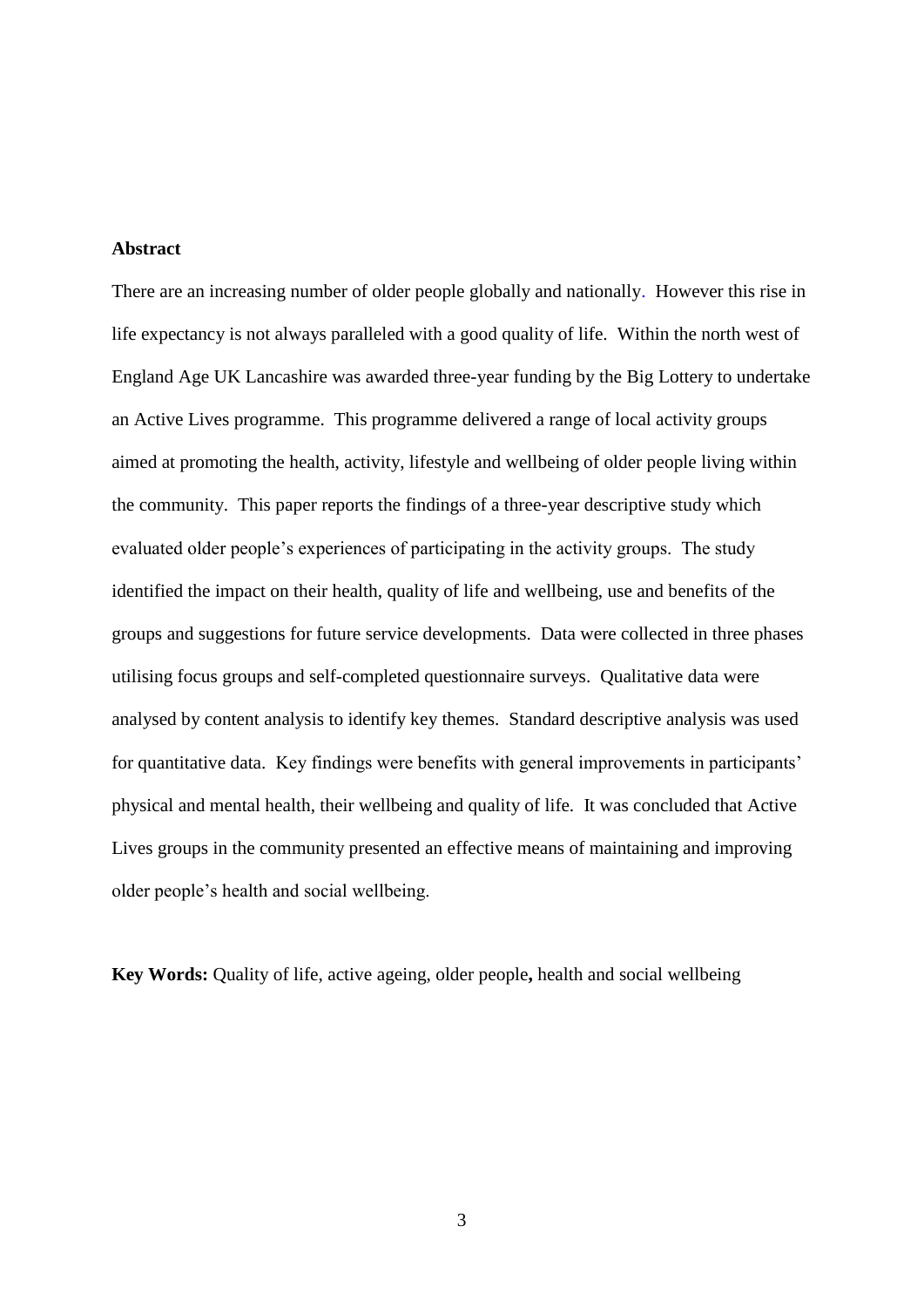#### **Benefits and impacts of Active Lives groups for older people living in the community**

#### **Introduction and background**

Like many developed countries, the United Kingdom (UK) has an increasing number of older people, with these cohorts growing fastest (Brown et al, 2004; Office of National Statistics (ONS) 2012; Teater and Baldwin, 2014). The 2011 census reported that 9.2 million residents of England and Wales were aged 65 years and over (ONS, 2013). By 2013 the population of the UK aged 65 years and over was estimated to be 11.1 million (ONS, 2014). Globally, the population of people over 60 years of age will reach two billion by 2050 (World Health Organisation (WHO), 2012a).

In response to the challenges of an ageing population there has been an emphasis within Europe on the development of 'active ageing' policy (Foster and Walker, 2015), as well as a global focus on active ageing (Annear et al, 2014). It is apparent that there is a lack of consensus on what constitutes active ageing (Boudiny, 2012) with some putting emphasis on continued employment and physical activity and others suggesting a more holistic approach. Arguably, active ageing should refer to more than just employment-related or physical activity; it should encompass all meaningful pursuits that improve an individual's wellbeing (Foster and Walker, 2015). The application of active ageing to economic or physical activities alone can lead to the exclusion of those older people who have physical restrictions (Walker, 2002). Boudiny (2012) recognised the need for active ageing policy to focus on older people engaging with life in general rather than concentrating on economic engagement and highly physical activity. An over-emphasis on physical activity is of particular relevance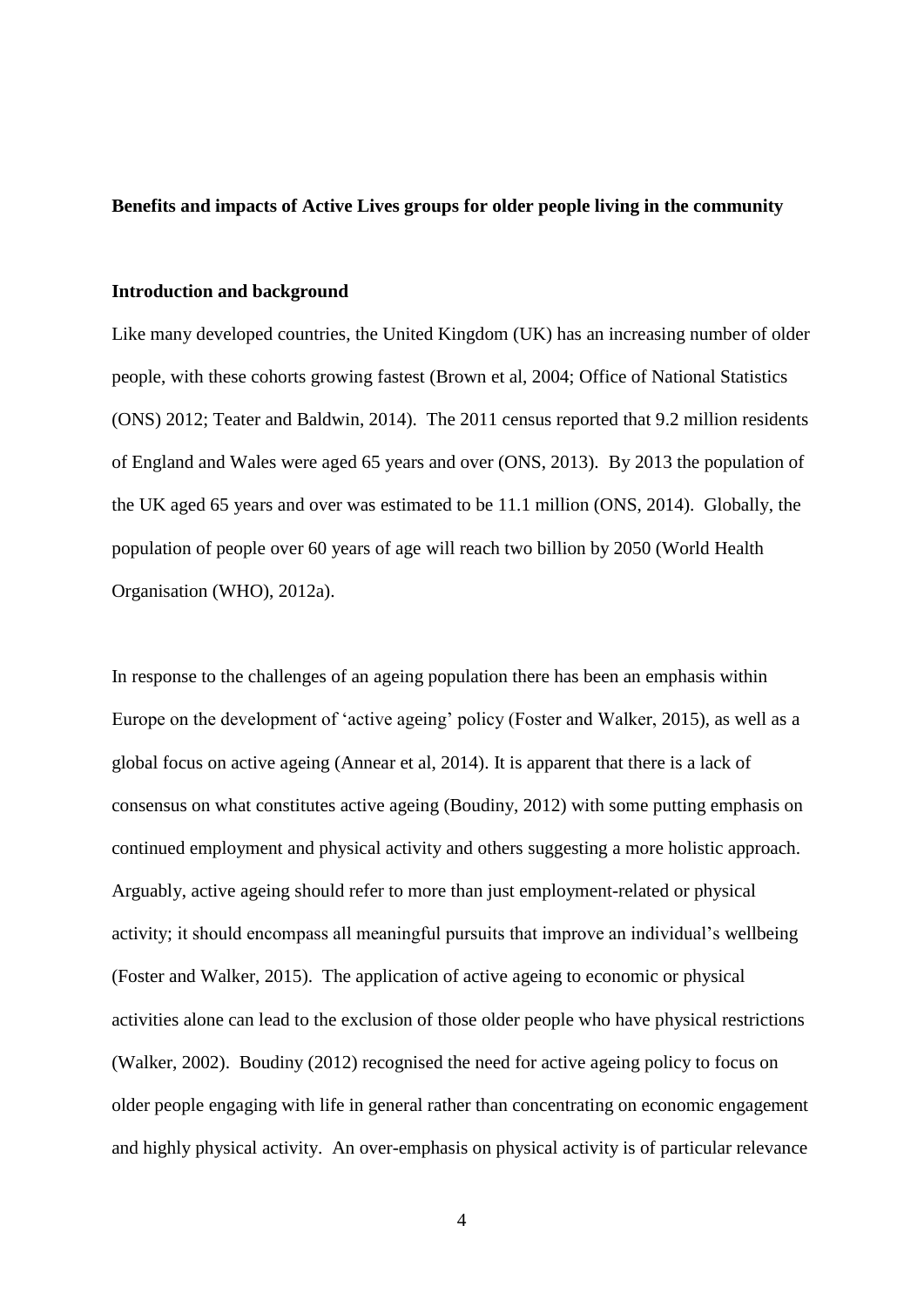to this population group due to the number of older people living with co-morbidities. There is an increased prevalence of long-term health conditions among older people which can be a major health burden for them, their carers and health and social care services (Stern and Konno, 2009; Coulter et al., 2013). Approximately 80 per cent of those aged over 65 years are affected, with many having more than one condition (Stern and Konno, 2009; Coulter et al., 2013). These conditions can make taking part in physical and social activities difficult, thereby emphasising the need for a more holistic approach to active ageing and for policies that reflect the needs of the 'young' old and the 'old' old (Foster and Walker, 2015). Active ageing policy should consider the heterogeneity of the older population and apply an inclusive definition. The WHO (2002:12) suggest that active ageing is 'the process of optimizing opportunities for health, participation and security in order to enhance quality of life as people age'. They further define 'active' as being able to continue to participate in 'social, economic, cultural, spiritual and civic affairs, not just the ability to be physically active or to participate in the labour market'. There is a need to develop initiatives that promote inclusion and allow all older people to engage in activities that promote positive health and wellbeing, a fact supported by The European Year of Active Ageing 2012, which recommended international, national and local policies be developed that support older adults, promote their independence and wellbeing, and encourage physical exercise (WHO, 2012b).

Within the north west of England a charity (Age UK Lancashire) aims to support the needs of older people within the population of two towns (Ormskirk and Skelmersdale) and surrounding rural communities in West Lancashire. It was awarded three-year funding by the Big Lottery to undertake the Active Lives programme (January 2012 to December 2014). The Big Lottery Fund provides community groups and health, education and environmental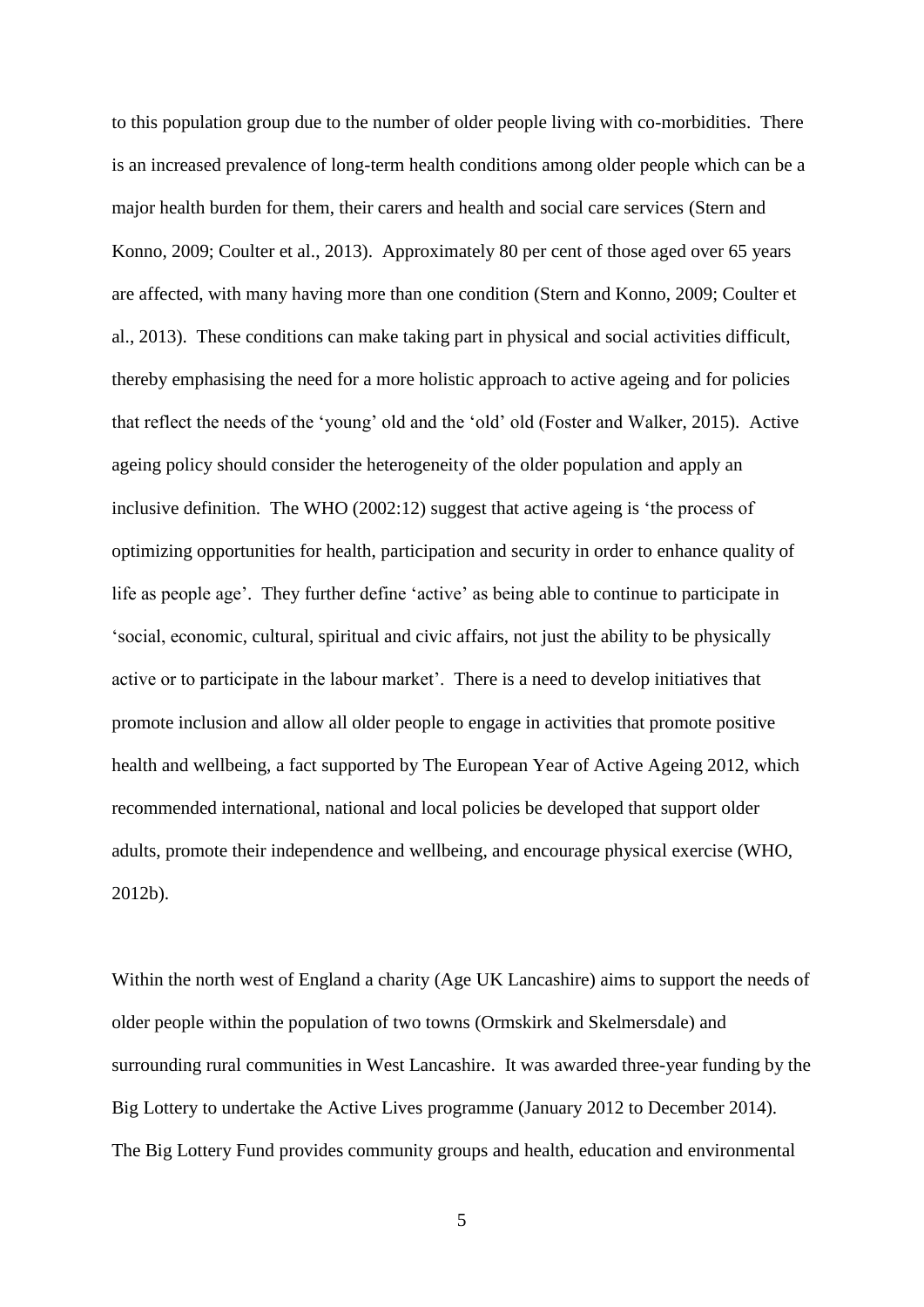projects with funding from the UK's National Lottery (Gov UK, 2016). Within the geographical area Age UK Lancashire serves, many older people live in areas of deprivation, are isolated, and lack support and access to services (Age UK, 2011; Bidmead et al 2012). Bidmead op cit. also highlight the potential for social isolation of those within Skelmersdale as great and indicate that the potential for loneliness amongst older people is very apparent. The delivery of the Active Lives project in West Lancashire had a focus on reducing this risk of loneliness and enabling older people to continue to be part of their community. The Active Lives programme aimed to promote the activity, lifestyle, physical and mental health, and wellbeing of older people living in the local community and was intended to benefit people aged over 50 years, particularly those isolated due to age-related illness or disability. The programme involved preventative community support through the delivery of a range of activity groups that were otherwise not available from local social care providers. It has been recognised that developing active preventative programmes plays an integral part in supporting the success of the ageing population (Teater and Baldwin, 2014).

Although the participation in physical activity can help improve health and wellbeing (Angevaren et al., 2008; Yeom et al., 2009; Reimers et al. 2012; Chase, 2013; English et al., 2014) the Active Lives groups that were offered reflected the WHO (2002) recommendation, ensuring that a range of activities were available rather than a focus on physical activities only. The groups ran at two Age UK Lancashire centres and rural locations on various days of the week with the exception of Sundays. There were no restrictions on who could attend each group and there was a minimal charge to attendees, dependant on the nature of the activity. The WHO (2016) acknowledge that the ages of 60 and 65 years are often used when defining the start of old age. However, this evaluation includes those aged 50 years and above, in line with the age that individuals can access Age UK Lancashire support services.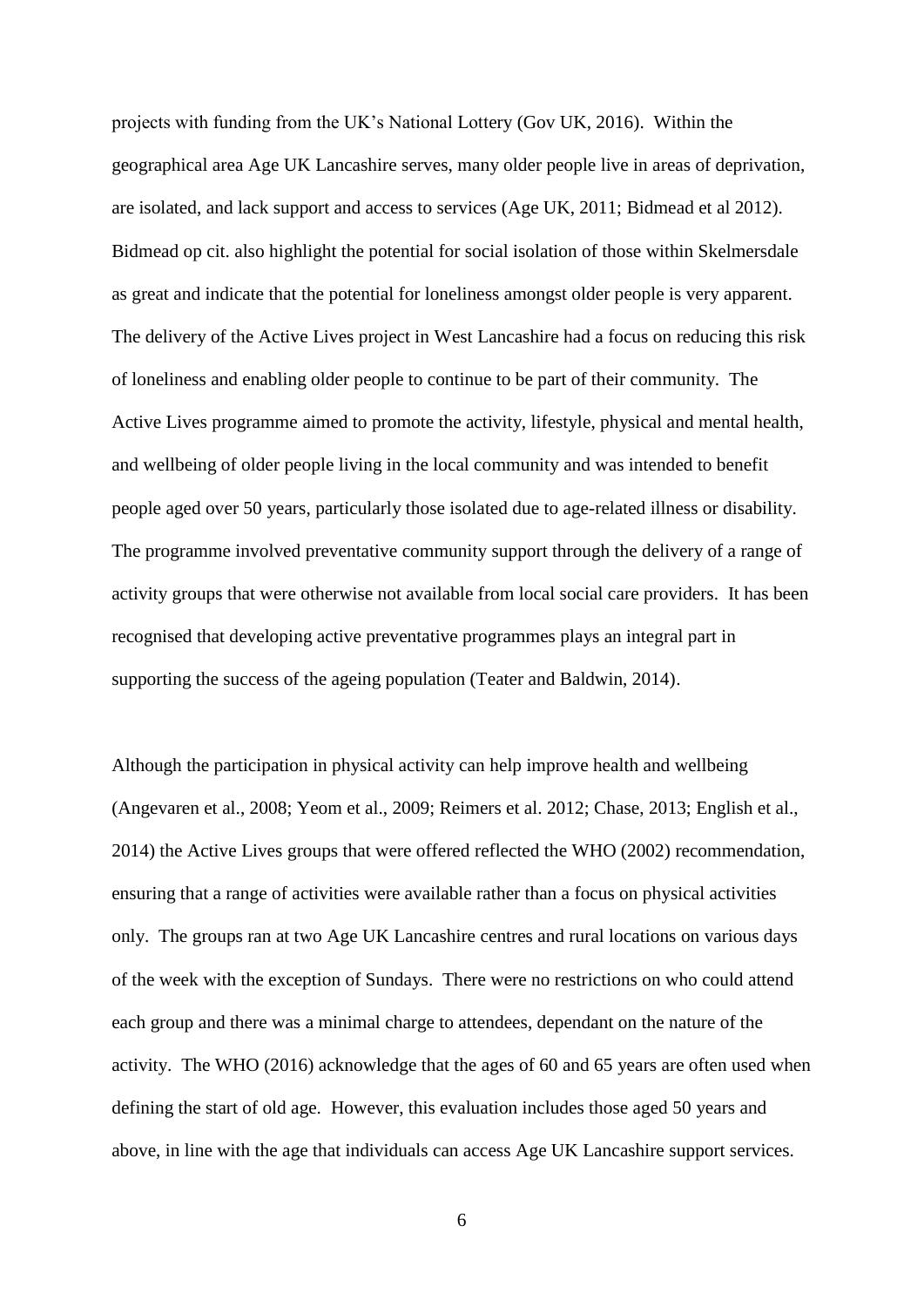For the purpose of this evaluation the groups were divided in to five categories and Table 1 lists the different activity groups for each headline category.

#### <Insert Table 1 here>

An evaluation of the benefits and impact of the programme was required as a condition of funding and was undertaken as a partnership between Age UK Lancashire and Edge Hill University. This paper presents the findings of the evaluation in relation to experiences, health, wellbeing and quality of life. Findings on the organisation of groups, facilities, locations and frequency are reported elsewhere (Gandy et al., 2016).

#### Methods

#### Aim

The aim of this study was to evaluate older people's experiences of participating in the Active Lives groups, and to identify the impact that attending had on their health, quality of life and wellbeing.

#### Design

The evaluation was pragmatic and comprised a descriptive cross-sectional study that used mixed methods to collect qualitative and quantitative data by focus groups and selfcompleted survey questionnaires. It was undertaken in three phases, from April 2012 until December 2014: Phase 1 data collection (September to December 2012); Phase 2 data collection (June to August 2013); and Phase 3 data collection (April to June 2014).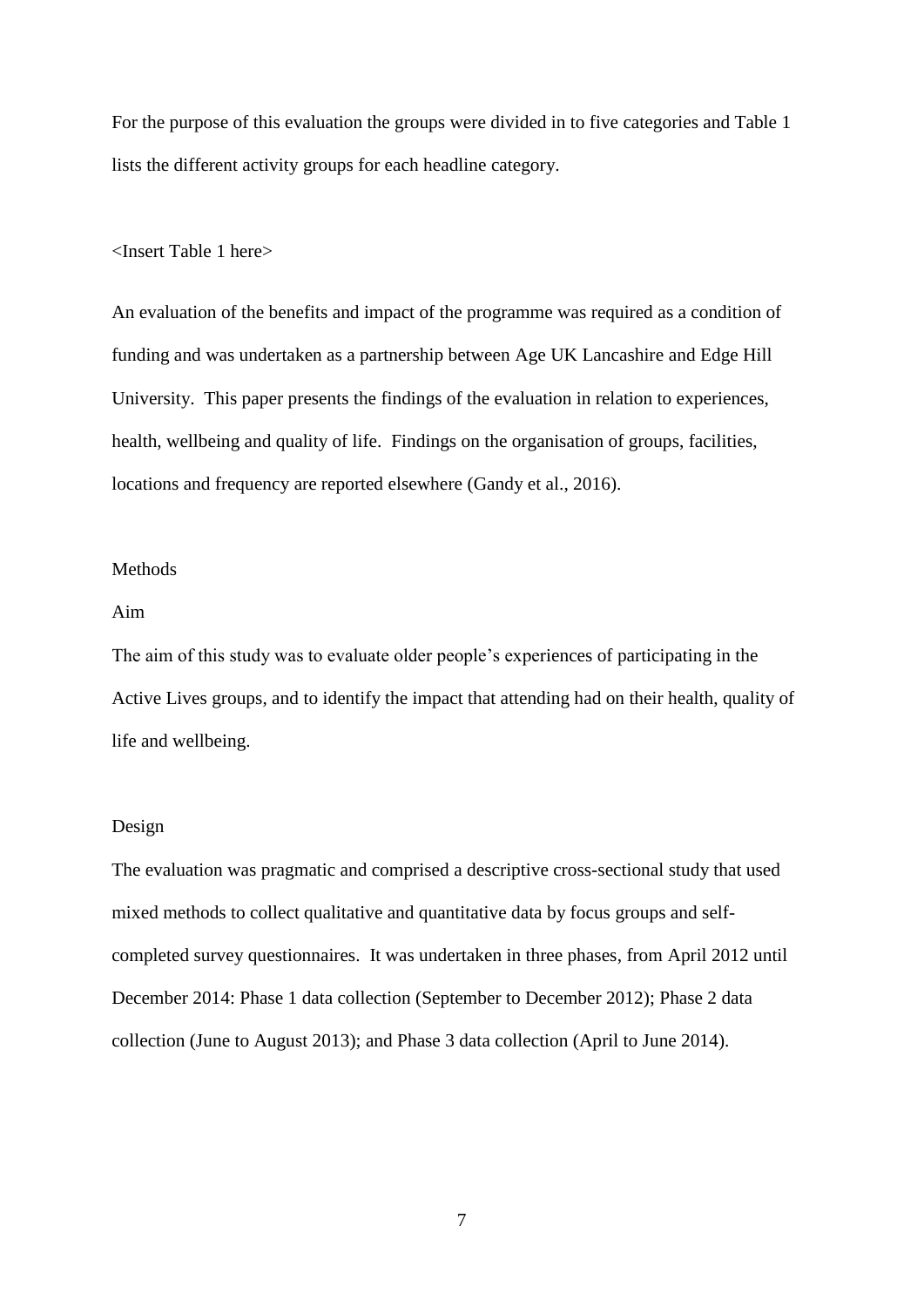Sample

Convenience samples of participants were recruited for each phase from service users who attended the Active Lives groups in all locations. There were no set exclusion criteria and the study welcomed participants that attended either one or more groups. The samples comprised of participants aged 50 years or above, reflecting eligibility and inclusion criteria of Age UK Lancashire.

To avoid coercion by the research team, ensure good research practice and assure inclusivity all potential participants who attended the groups for each phase of the study were identified by the Active Lives programme co-ordinator. Utilising a gate keeper to access potential participants ensures that individuals are not coerced to participate and do so willingly (Cronin et al., 2015). The programme co-ordinator approached all members accessing the Active Lives groups to avoid any selection bias. All those attending the groups were provided with a project summary and invited to participate in the evaluation. Potential samples for the focus groups and surveys were identified separately but comprised all participants attending one or more of the groups. All participants were sent a covering letter, a project information sheet and a consent form to allow them to fully consider participating prior to attending the groups. Potential samples from across the full range of Active Lives groups were invited in order to gain information across all activities, centres or sites and locations served although those willing to participate in the research were ultimately ones of convenience and self-selecting.

Focus group sample sizes ranged between six and fifteen participants for each of the focus groups conducted on two occasions across the three phases (6 focus groups in total), in accordance with recommended methodological practice (Krueger 1994, Morgan 1997).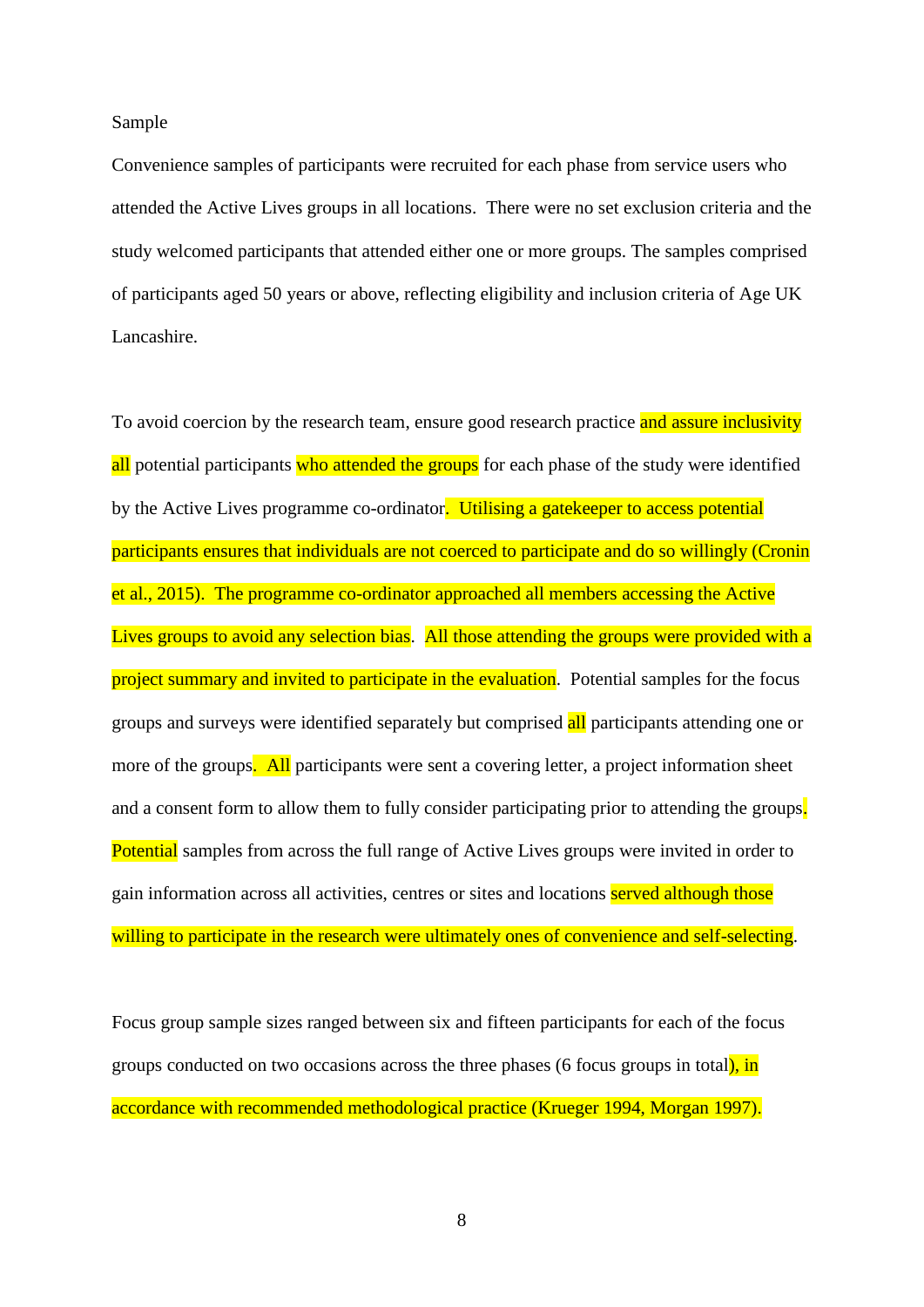The samples required for the quantitative surveys were constructed so that each activity group by site combination was capable of being separately surveyed, i.e. five x three  $= 15$ potential surveys. Using anticipated activity levels, the number of responses required for surveys to be deemed satisfactory, was projected as ranging between 75 and 180. People could attend a range of activities at different sites, and could complete surveys for each combination. However, because of survey anonymity it was not possible to calculate multiple responses within and between phases. The number of people that attended each activity and site reflected the nature of the activity and the physical constraints of the site; some activities were for set time periods (e.g. education courses) whilst others were ongoing (e.g. lunch clubs). As not all groups operated every week a pragmatic decision was taken to survey all individual sessions within the survey period of each phase, which meant that it was not possible to establish a uniform sample. Therefore the sample size reflected those sessions actually surveyed and the numbers attending those sessions on the day (Gandy et al., 2016).

#### Data Collection

Qualitative data on the experiences of those attending the Active Lives groups were collected via two focus groups undertaken in each phase. Focus groups are a flexible data collection method (Barbour, 2005) commonly used in health and social care research (Freeman, 2006); however, there are recognised strengths and disadvantages of the method. Within the group there may be dominant participants whose views predominate (Holloway and Wheeler, 2010; Finch et al., 2014). This difficulty can be managed by an experienced facilitator who can encourage and give opportunities to contribute to more reluctant participants (Grbich, 2003; Goodman and Evans, 2006; Robson, 2011; Roe et al., 2011a; Finch et al., 2014). The groups were moderated by a member of the evaluation team and a second member acted as a note-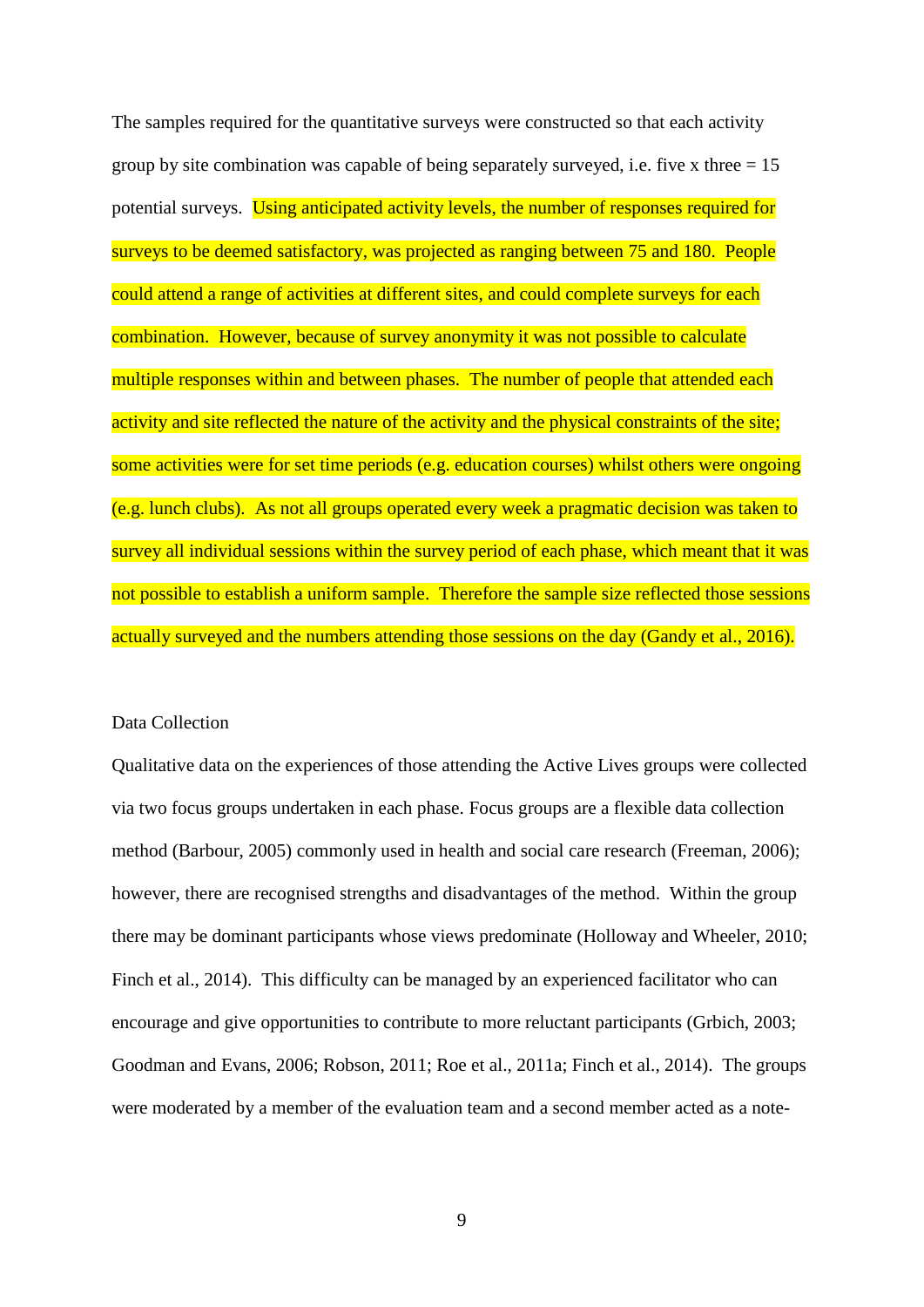taker to capture additional contextual information, about the dynamics of the group and to validate aspects of group consensus or disagreement.

Discussion topics included: activity groups they attended; their experiences; and the impact participating in the groups had on health and wellbeing. Further data were obtained following the focus groups using a self-completed questionnaire to obtain information on participants' age and gender, standardised measures on health status (overall, generational and temporal) (Sargent-Cox et al., 2010), and quality of life and wellbeing (Bowling, 2005). Overall-current health status at the present time was measured on a 1 to 5 item scale (1 being excellent and 5 being poor); temporal health status scored by indicating if their health was better, about the same or not as good as 12 months ago; and generational, their health was better, about the same or worse than people their age (Sargent-Cox et al., 2010). Quality of life used the standardised measure for overall quality of life suing a 7 items descriptor  $=$ , so good it could not be better, very good, good, alright, bad, very bad, so bad it could not be worse (Bowling, 2005). Both standardised measures have been developed and used in national research programmes (Bowling, 2005, Sargent Cox et al., 2010). Participants' views, and suggestions for service developments based on their experiences were also obtained using three local indicator open questions (Roe et al., 2011b). The local indicator open ended questions have been used previously in Innovations Forum and Partnerships in Older People Projects research (Roe et al., 2011b) and comprise 1) experience of service/ group, 2) Have the groups helped you, if so how? If not, why? And 3) How could we improve what we do, do you have any suggestions?

For the surveys, quantitative data were collected across each phase using anonymous selfcompleted structured survey questionnaires. Each survey recorded a person's gender and age (in specific age groups of "under 65 years", "65-74 years", "75-84 years" and " $85+$  years")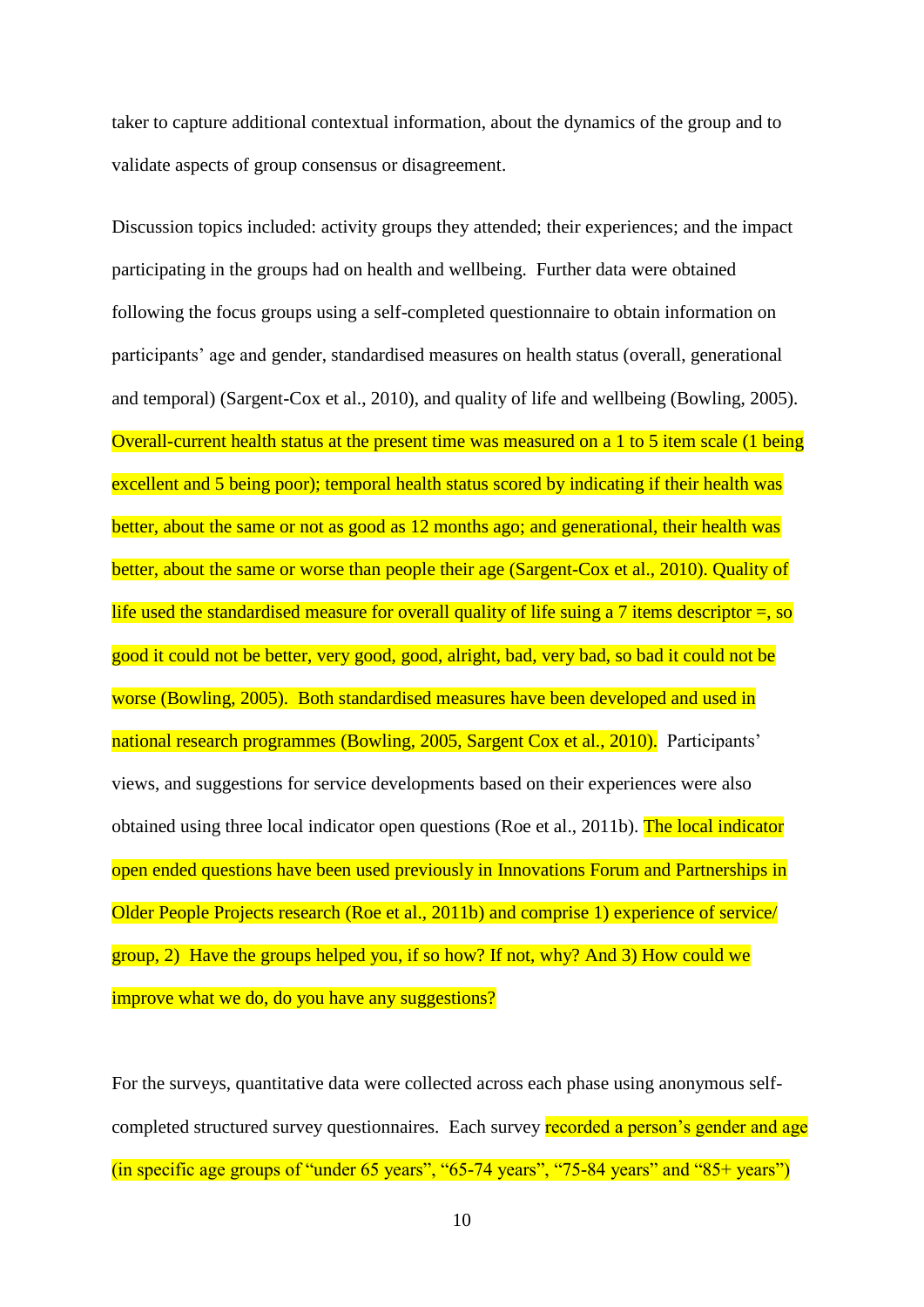and sought people's experiences at key stages of programme delivery. No data were available for numbers of people that 'dropped out' from the programme; however Age UK Lancashire suggest anecdotally these numbers were small (Gandy et al., 2016). The results provided contemporary feedback: Phase 1 concentrated on facilities and organisation; Phase 2 obtained data on frequency of attendance, enjoyment, impact of the groups on health and wellbeing, and whether they would recommend the activities to friends and family; and Phase 3 focussed on availability and frequency of groups, and perceived changes in health, wellbeing and social isolation. Each survey involved no more than seven questions and each survey utilised a 5-point Likert scale, there was also an option to decline to answer. Age UK Lancashire identified the activity sessions in which the surveys would be administered. The session co-ordinator ensured that all attendees were given the opportunity to complete the survey.

#### Ethical considerations

Ethics approval for the Active Lives evaluation was obtained from the University Faculty of Health and Social Care Research Ethics Committee (FOHSC - LRC32). Potential participants were provided with a project summary and information sheet by a person independent of the evaluation team and those wishing to participate were advised of the date, time and venue of the focus group or survey. Utilising a gate keeper to assist in recruitment ensured participant's personal data was restricted to an individual who already had access. Written informed consent was obtained following an overview of the study at the time of data collection. When utilising focus groups there is less confidentiality due to the number of participants (Robson, 2011) however participants were asked to refrain from mentioning individual names. To assure confidentiality and anonymity all transcribed data from the focus groups and self-completed questionnaires were anonymised. The surveys were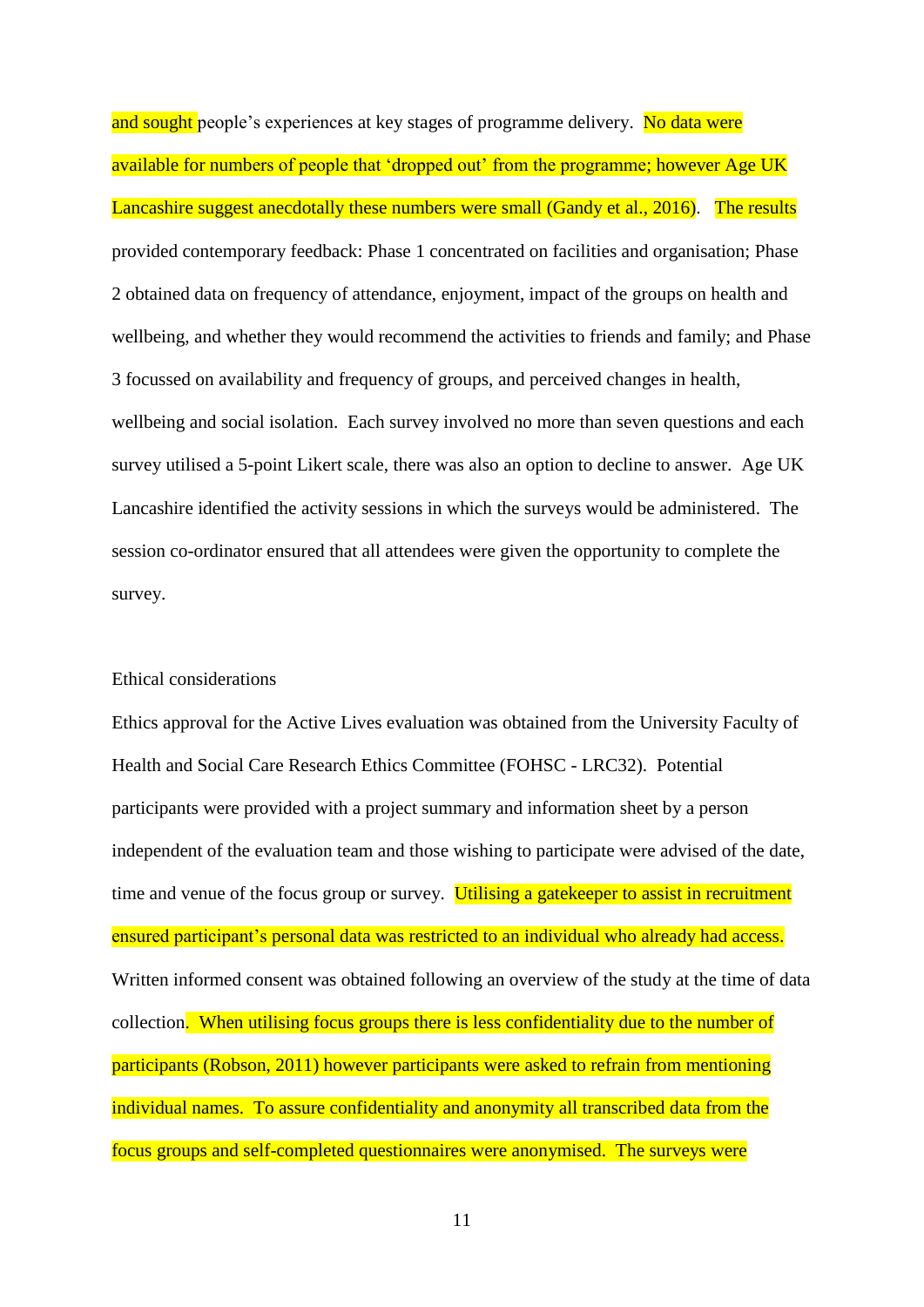anonymised and confidentiality was maintained as no data could be located back to participants. All electronic and transcribed data were stored securely on a password protected system. Written consent forms were stored in a secure cabinet. Participants were made aware of their right to withdraw from the study at any point.

#### Data analysis

Focus groups were digitally recorded and transcribed. The transcriptions were verified as accurate recordings by comparing the accuracy of the transcription with each of the respective digital recordings for each focus group. Content analysis was undertaken to allow for the identification of key themes within the data (Miles and Huberman, 1994). Conventional content analysis was utilised as the aim of the study was to describe a particular phenomenon (Hsieh and Shannon, 2005), which in this case was the experiences of older people participating in the Active Lives groups. Using an inductive approach data were examined without preconceived notions or categories noting key words and themes that were then used to formulate categories (Kondracki et al., 2002). Analysis was performed independently by two members of the research team and the themes identified were discussed and agreed (Graneheim and Lundman, 2004). Data relating to background information, health status and quality of life were collated using summary statistics. It was not possible to identify participants who participated across all three phases and so matched pairs analyses could not be performed. Quantitative data were analysed using standard descriptive methods, mean difference tests, correlations and multiple correspondence analysis (MCA). (All analyses used Excel software, except MCA which utilised SPSS). The use of MCA allowed for the detection and representation of underlying structures within data sets (Sourial et al., 2010) and detailed MCA results have been reported elsewhere (Gandy et al., 2016).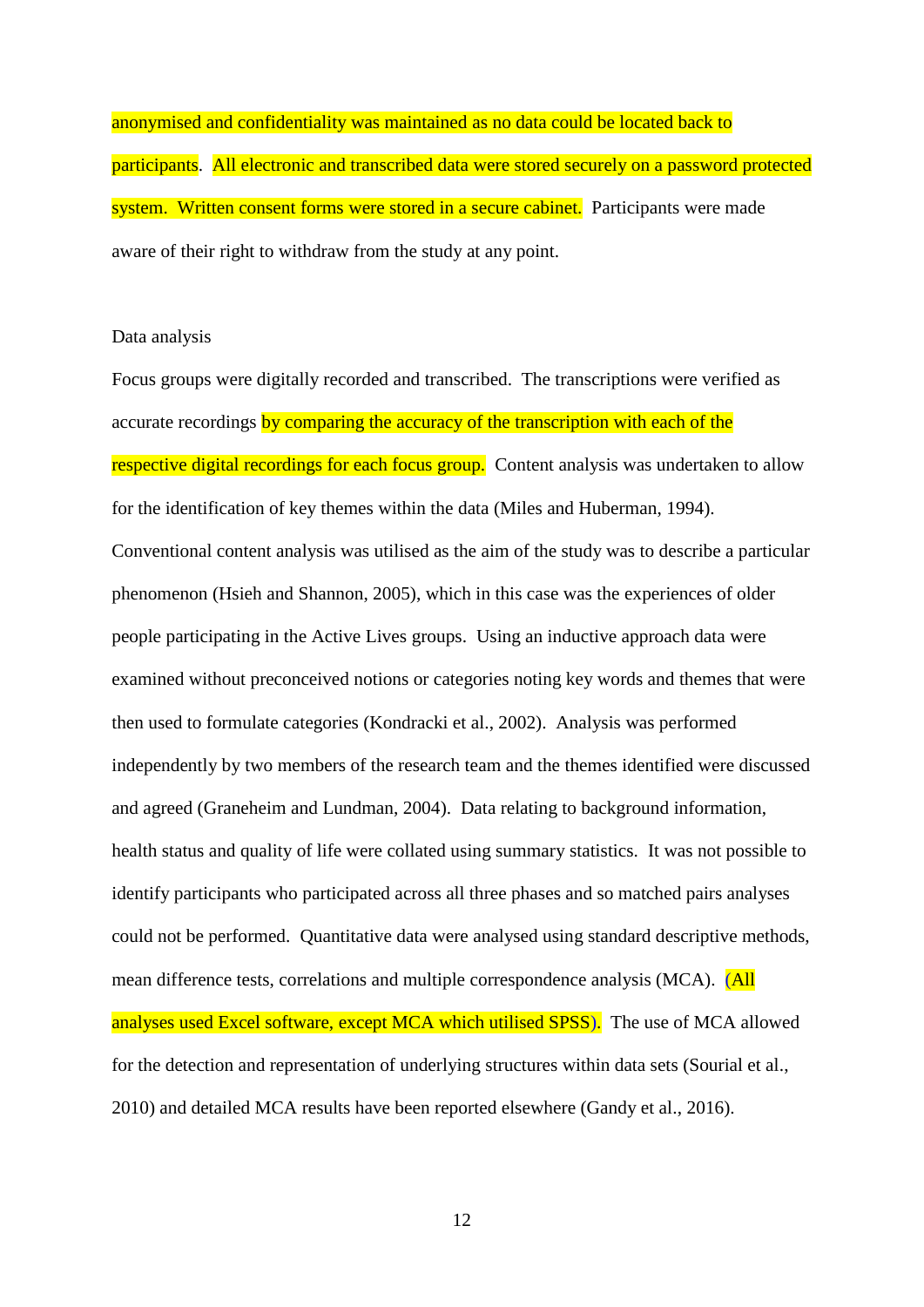Reliability and Validity

A semi-structured guide was utilised in the focus groups to prompt and initiate conversation and this assisted with assuring consistency and increasing validity. Confidentiality and anonymity was assured during the process to increase openness and honest discussion and assist in increasing reliability and validity. Two members of the project team undertook analysis of the focus group data and reached consensus on agreed emerging themes. This supported reliability with data saturation occurring when no more themes were identified. Standardised reliable and valid measures on health status (Sargent-Cox op cit), quality of life and wellbeing (Bowling op cit.) were used as intended, with standardised questions and responses used as per the researchers prescribe.

Quantitative data were obtained using a survey design developed following a pilot study to ensure its suitability for the population group. Use of the pilot study enabled any required modifications to be made so instructions and questions were clear and suitable and that the survey was fit for purpose. The surveys were anonymous to ensure answers were more likely to be open and honest. Data were held on a secure database.

#### Findings

#### *Samples*

The majority of participants in the focus groups and surveys across all three phases were women with most or all Active Lives groups sampled (Tables  $2 \& 3$ ). The response rates for the surveys were acceptable, ranging from 48% to 63% (see Table 2).

<Insert Tables 2 and 3 here>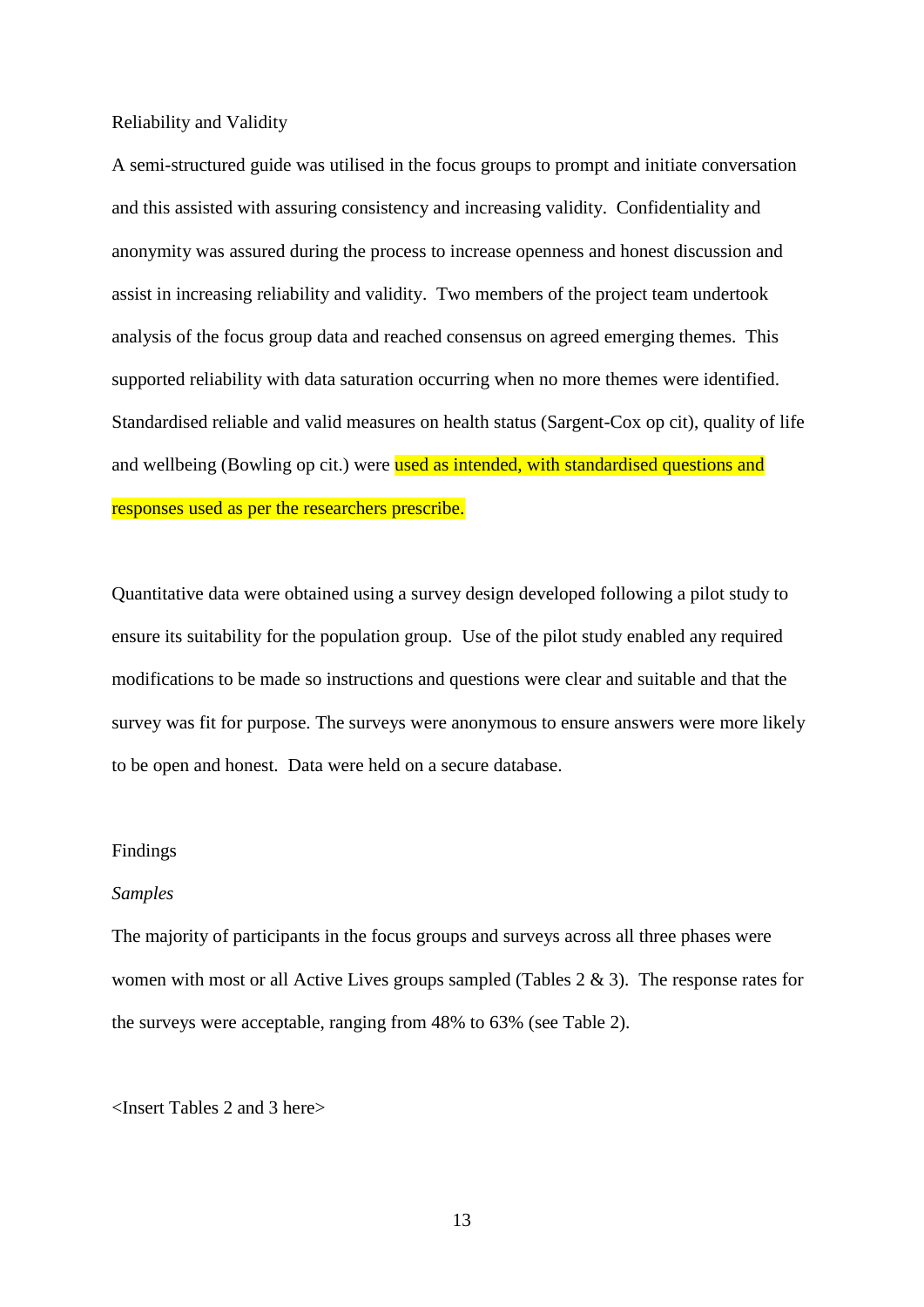Sixty-seven participants attended the focus groups with seven being involved in two or more focus groups; a total of 58 individual participants once duplicates were removed across the three phases (see Table 3). Their mean ages were 73 years for Phase 1 (range 62-89), 74.5 years for Phase 2 (range 56-82) and 77 years for Phase 3 (range 67-85). This slight increase in mean age could be attributed in part to those who participated in focus groups in all phases. The majority of survey respondents were within the 65-74 and 75-84 years age ranges. Only a minority were 85 years and above or aged under 65 years (see Table 4). As the surveys used tick boxes for the four age categories, it was not possible to calculate the specific means and standard deviations of survey respondents' ages.

<Insert Table 4 here>

Key themes identified from the focus groups reoccurred across the three phases. They included: benefits of the groups; restrictive factors; suggestions for promoting groups and their development; appreciation of staff/support at times of need; and intergenerational activities. Findings from these themes and the suggestions highlighted by participants on the short local indicator questionnaire are reported and direct quotations cited. Results on health status, wellbeing and quality of life from focus groups and surveys are also reported.

#### *Benefits to health and wellbeing attending the groups*

A key theme which emerged from the data was the obvious positive benefits of attending the Active Lives groups on participants' health and wellbeing. There was general agreement that participants valued the impact the groups had on their social wellbeing, physical health and mental health. Across all phases the most prominent theme appeared to be social factors and this was often discussed in relation to building friendships and avoiding loneliness. The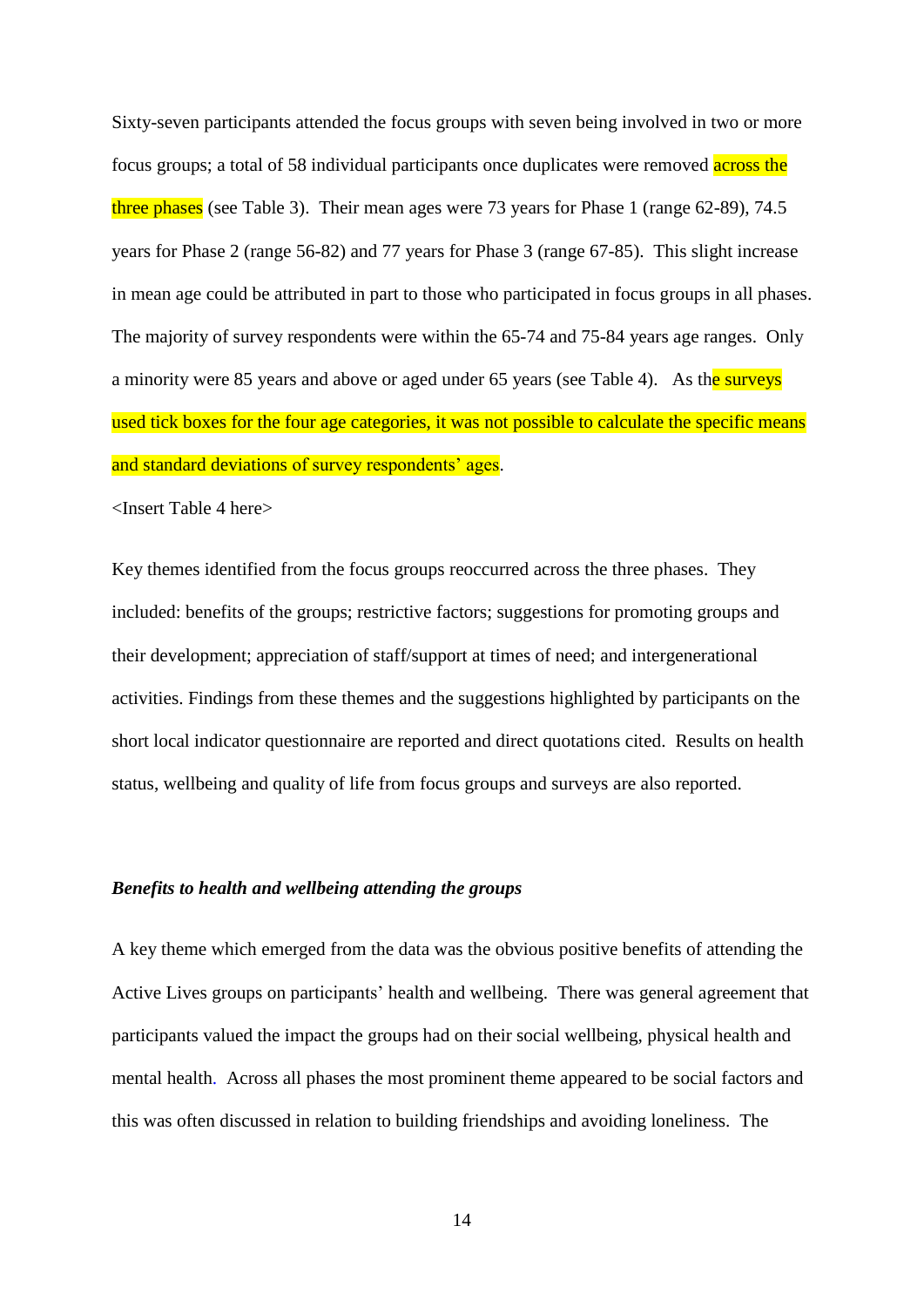Active Lives groups appeared to be a way in which the participants could form friendship networks. One participant stated,

*'Yeah, from like one seed of actually first coming to Age UK, cause I came here, I knew nobody; nothing. I started – it was first Tuesday keep-fit. Through that I met friends. I do lots now, I don't stay in now, but if I'd have never made the first step to Age UK I'd probably been old and lonely now' (Focus Group Six).*

And another explained that attending groups regularly allowed people to see each other consistently, and this was a positive point:

*'I think the social side is mostly what people want, regardless of what the actual thing is, they just love to come and see the same people every week' (Focus Group Two).*

One of the participants in Phase 1 summarised the positive impact that the groups had on their social wellbeing by expressing their concerns should the groups end,

*'My family live a long way away, I've got very good friends, but if the thing closed down I would have blank weeks, those weeks when there was nothing on' (Focus Group Two)*

There were some participants in Phase 3 who suggested that although the social impact of the groups was appreciated, the impact on physical health was equally as important and of benefit. In Phases 1 and 2 there was also discussion about the impact on physical health and the opportunity to exercise and keep fit.

Throughout the three phases it was evident that participants felt that physical activities had a positive impact on their mental health and wellbeing. 'Line dancing' and other dance related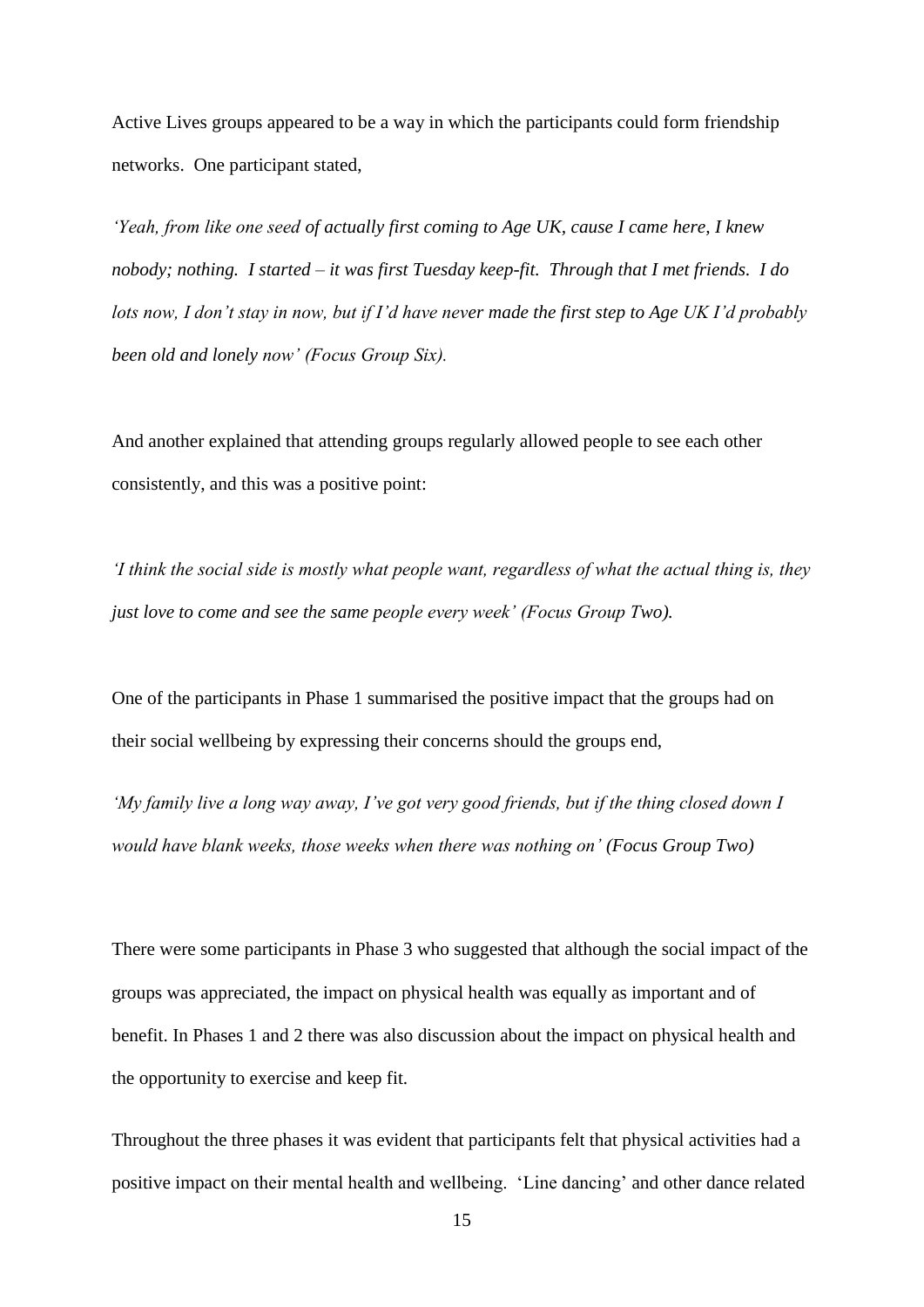activities kept participants both mentally and physically active, because of the need to concentrate and recall steps, thereby aiding their memory.

#### *'Mentally, you've got to remember steps, so it's arithmetic' (Focus Group One)*

The quantitative results supported the qualitative findings in relation to health and wellbeing benefits. Within Phase 2 of the study 87% (142) stated that they 'agree' or 'strongly agree' that the Active Lives groups had helped their health and wellbeing. Furthermore, the quantitative data from Phase 2 indicated that 95% (156) 'agreed' or 'strongly agreed' that the Active Lives groups had helped their social wellbeing. 84% (172) of participants in Phase 3 felt they had become less socially isolated since attending the groups.

#### *Restrictive factors*

The participants indicated that although the Active Lives groups were greatly appreciated there were certain factors that may have restricted some individuals from attending. This was a reoccurring theme in all phases with concerns centred on car parking facilities at one venue and disabled access at another. Whilst lack of parking impacted on group attendance, there was recognition that alternative parking was available nearby. Also, despite the concerns about disabled access, participants indicated the benefits of the venue's building outweighed such issues, and they were aware that Age UK Lancashire were addressing access problems.

#### *Suggestions for promoting and developing the groups*

One aim of the evaluation was to establish suggestions in relation as to how the services provided by the programme could be developed. Participants were consistently complimentary about the Active Lives groups and Age UK Lancashire, and the main issue raised was a need for more advertising of the activities and groups available. There was a recognition across all phases that the main method of advertising was through 'word of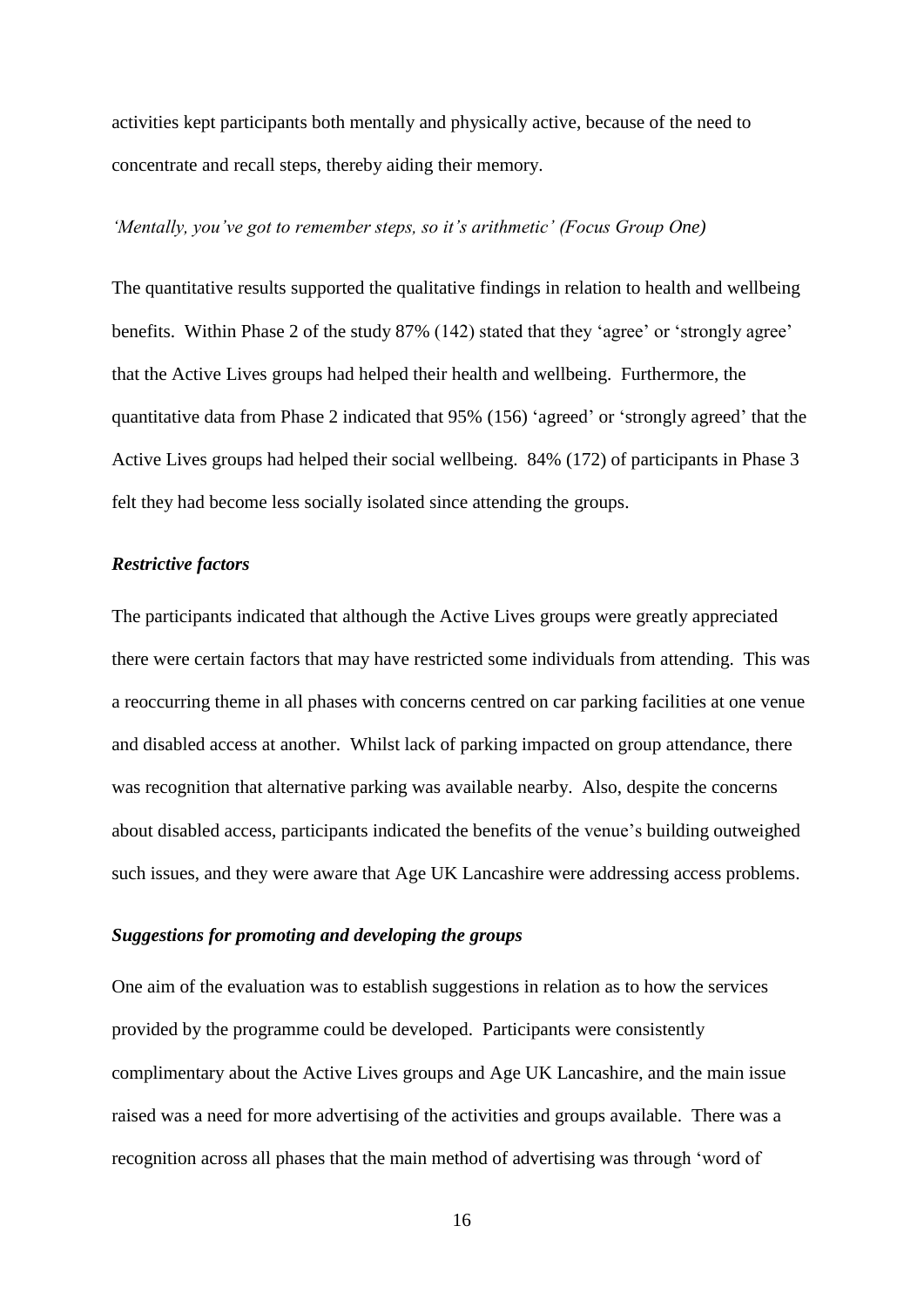mouth'. However, it was suggested more direct publicity, for example in local newspapers, would attract new members. One participant stated;

*'I think we should do more advertising of,…..I know that we, we pass on word of mouth, but I think we need to do more advertising and get people who are a little bit younger than the majority of us now' (Focus Group Two)*

Participants appreciated that increased advertising would be expensive and discussed other available means, such as centre notice boards and information leaflets. There were some suggestions for additional groups, for example, a half-day option for day trips, yoga, Tai Chi, lip-reading classes, cooking classes and a holiday club. There was also a request that in some groups, such as the IT and computer sessions, more one-to-one support would be appreciated. Participants also highlighted that they would welcome activities on a Sunday as this was considered to be a lonely day for people. As discussed, those attending focus groups within each phase demonstrated great appreciation in relation of Age UK Lancashire and its staff. This would appear to be supported by quantitative data highlighting that 99% (162) of participants in Phase 2 would recommend their activity group to family and friends.

#### *Intergenerational Activities*

An interesting theme emerged from the Phase 2 and Phase 3 focus groups. This related to the participants of the Active Lives groups working with 13- and 14-year olds. Participants appeared to greatly value the opportunity to participate in intergenerational activities. The qualitative findings indicted that the participants primarily found it enjoyable to spend time with the younger generation and also interestingly viewed this time as an opportunity to address any negative images of older people that were present amongst younger generations: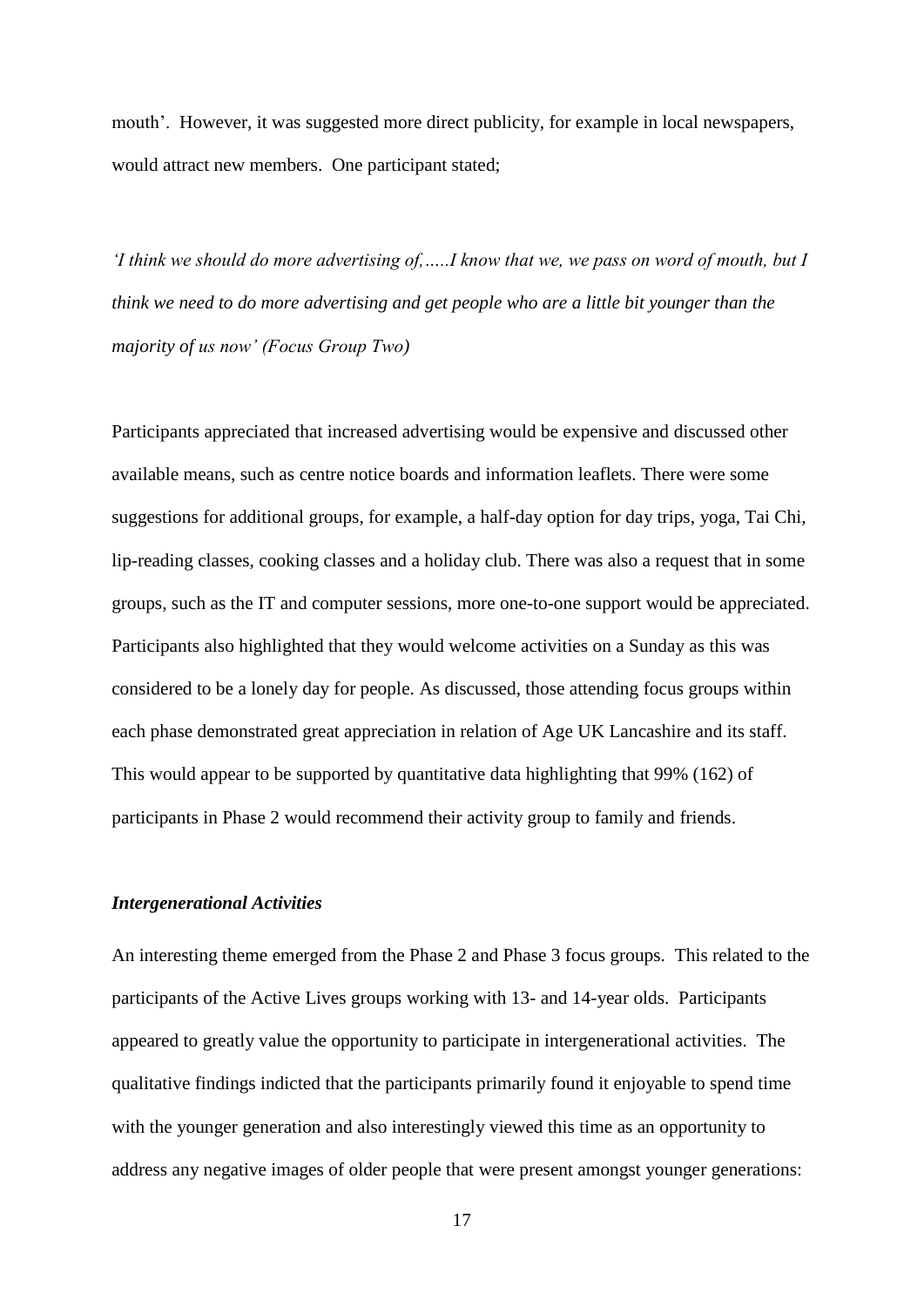*'They get more involved and they can see us what we are, you know, not little old ladies, we fight our cause, you know' (Focus Group Five)*

#### *Health status, quality of life and wellbeing*

Across all six focus groups 63 participants returned either completed or partially completed standardised health status, quality of life and wellbeing questionnaires. Within Phase 1 19 (86%) returned questionnaires, 24 (100%) in Phase 2, and 20 (95%) in Phase 3. The number of participants was small, and matched pairs sample analysis was not possible.

When considering overall health status of participants at the present time it was evident that the majority of participants rated their overall health as being a three – mid range (one being excellent and five being poor). A small minority of participants indicated their health to be excellent, and a small minority indicated their health to be poor (see Table 5).

#### <Insert Table 5 here>

The participants were asked to compare their current health status to 12 months ago and whether it was better, about the same or not as good. The majority of participants reported their health the same as 12 months ago at Phase 2 and Phase 3 compared to those at Phase 1. More than a quarter (range 26% to 47%) reported their health was better. Minority percentages at all three phases reported their health as being not as good as one year ago which suggests a temporal decline (see Table 6).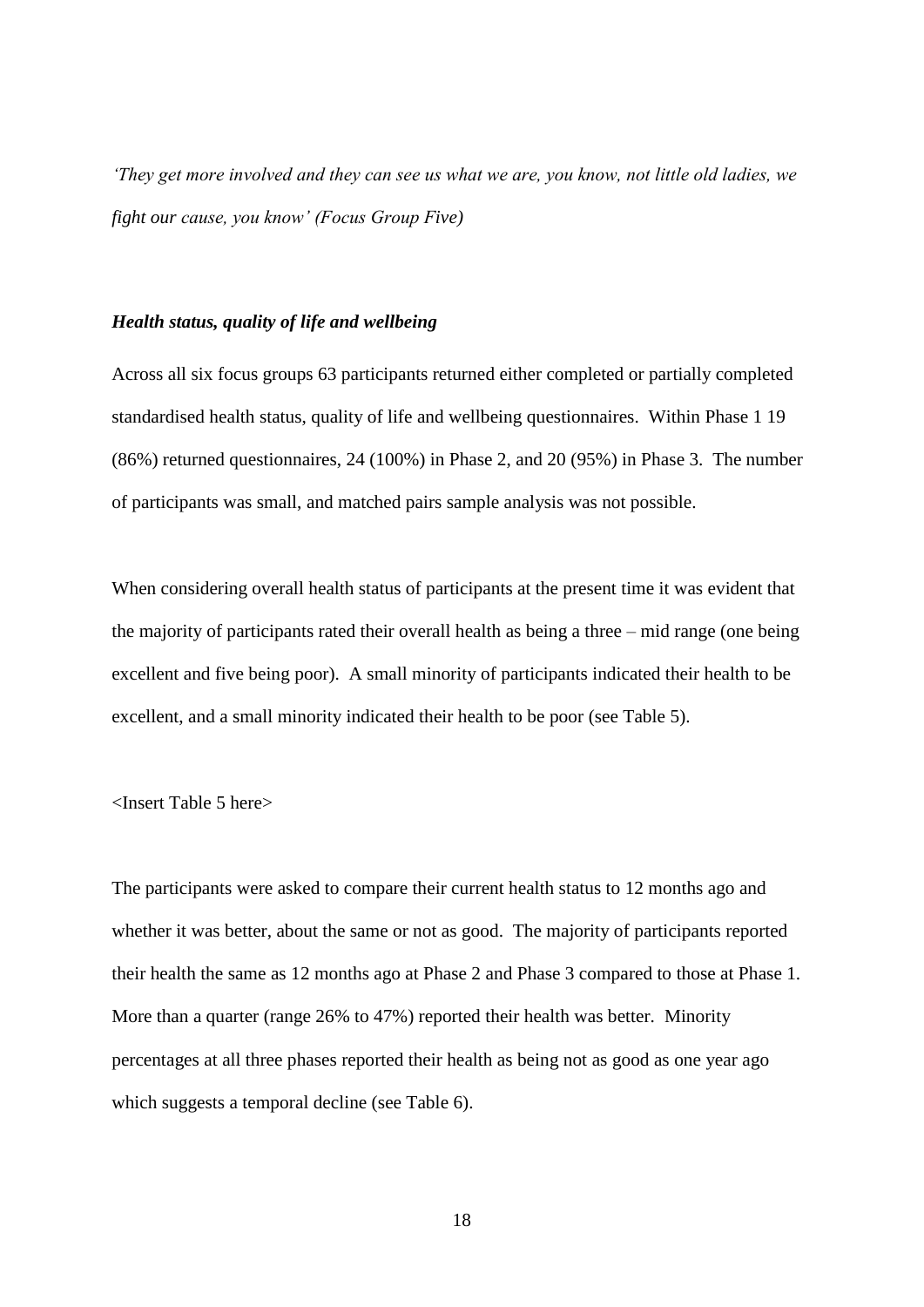<Insert Table 6 here>

Participants were asked if they considered their health better, about the same or worse than most people their age. Within Phase 3 none of the participants judged their health better than most people their age with a majority of participants, proportionally more than in Phase 2 and Phase 1, reporting their health about the same as other people their age. However proportionally more judged their health worse than others at Phase 3, compared to Phase 1 and Phase 2 (see Table 7).

<Insert Table 7 here>

Participants were asked to rate the quality of their life from a range of 'so good, it could not be better' to 'so bad it could not be worse' (Bowling, 2005) (for all categories, see Table 8). The majority of participants rated their quality of life as being either 'good' or 'very good'

<Insert Table 8 here>

These findings would appear to be supported by the quantitative results from Phases 2 and 3. The quantitative data from Phase 3 indicated that 83% (162) of participants considered that attending the Active Lives groups had 'improved' or 'greatly improved' their social wellbeing and quality of life, and 17% reported no change. In Phase 2 of the study 87% (142) of participants 'agreed' or 'strongly agreed' that the activity programme had helped their health and wellbeing. However, in Phase 3 when asked how much their health and wellbeing had changed through attending the groups 62% (118) indicated it had 'improved' or 'greatly improved' but over a third indicated 'no change'.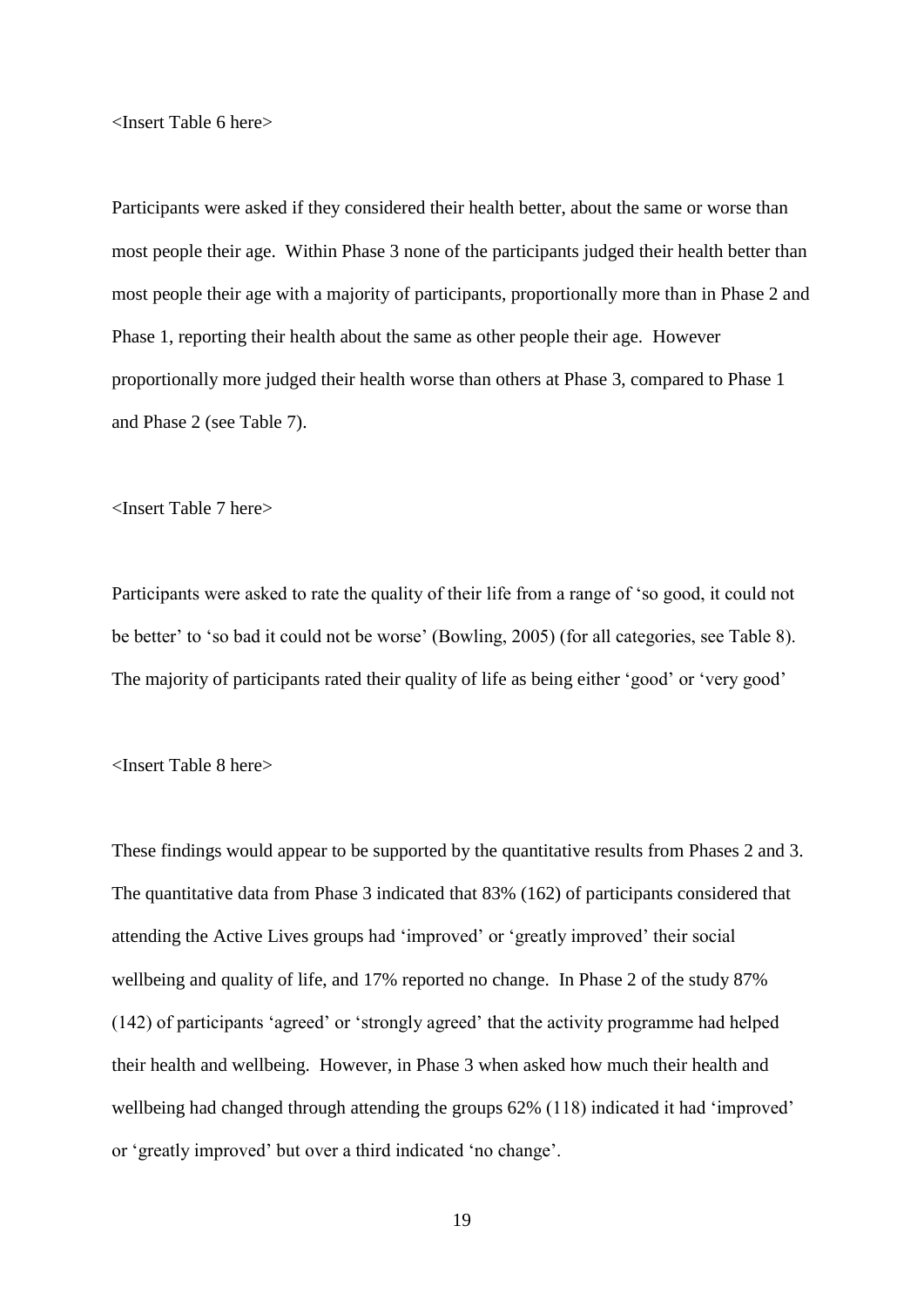#### **Discussion**

One of the main aims of the study was to identify the impact that participating in the Active Lives programme had on the health, wellbeing and the quality of life of participants. It is evident from the findings that participants did feel that the Active Lives programme had an overall positive impact for participants. The findings indicate that attending the groups allowed them to experience physical, mental and social benefits to their wellbeing which would appear to meet the aim of the earlier discussed WHO (2002) definition of 'active ageing'. Participants attended a range of groups which allowed them to become more engaged in life and their community, a point of importance also highlighted by Boudiny (2012).

A key concern of the targeted population was the increased risk of loneliness and isolation and the impact this may have on health and wellbeing. Matthews et al. (2014) indicate older adults who engage less in social and cultural activities have poorer aging outcomes. It is important to encourage older adults to engage in social activities and become involved in their community. Our findings emphasise that social wellbeing was viewed by participants as one of the main reasons for attending and the greatest benefit. Forming friendships was a key factor for participants, a fact that is of importance when considering that older adults with a solid social network can expect a 50% boost to their longevity (Hunter, 2012). Fewer men than women accessed the groups indicating a need to consider the range of activities available. Gendered environments are of importance when trying to enhance the health and well-being of men (Wilson and Cordier, 2013).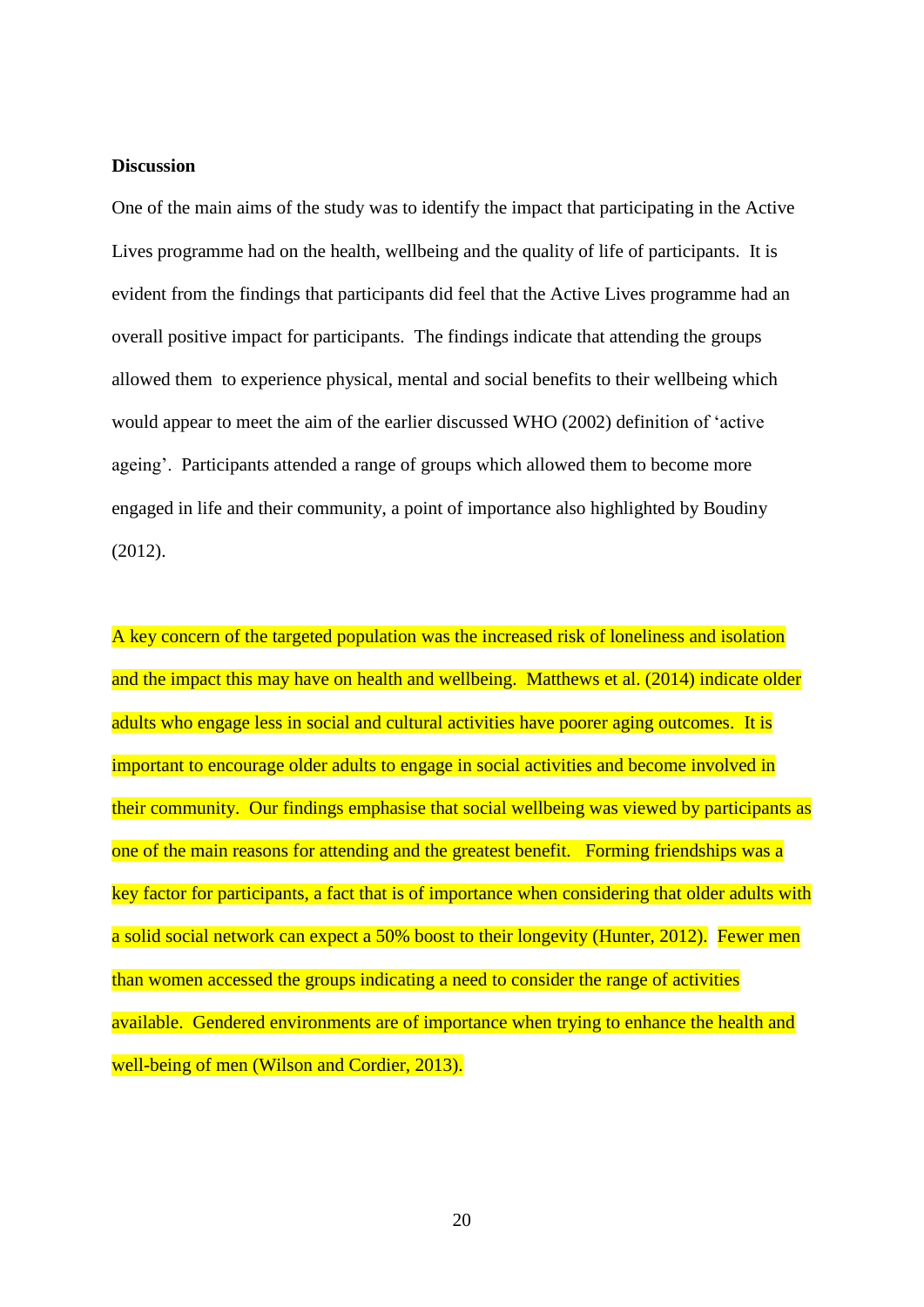Even those that felt the social impact of attending the groups was greater recognised that there had also been improvements to their physical health. It is clearly evident within the literature that the health and wellbeing of older adults is improved through participation in physical activity (Angevaren et al., 2008; Yeom et al., 2009; Reimers et al., 2012; Chase, 2013; English et al., 2014). Increased activity can reduce the risks of coronary heart disease and other chronic diseases including depression and type 2 diabetes (American Heart Association, 2003) and will assist with the prevention of stroke (Howard and McDonnell, 2015). It was encouraging to see that evaluation participants appeared to enjoy the physical element of the programme particularly as the 2014 English Longitudinal study of ageing (ELSA) report indicated that only 30-40% of older adults in 2012-2013 took part in only low level physical activity (Steptoe et al., 2014).

This evaluation demonstrated that those older people attending the programme indicated that participating in physical activity also improved their mental health. The link between physical health, mental health and wellbeing is documented within the wider literature which suggests that increasing the leisure activities and physical activities of older adults can prevent or forestall cognitive decline (Angevaren et al., 2008; Stern and Konno, 2009; Plooij et al., 2012). Indeed Sprange et al. (2013) argue that healthy active ageing will encourage good mental wellbeing, and it has also been suggested that certain activities decrease levels of depression (Pinneger et al, 2012).

An important consideration when providing services such as the Active Lives groups is the accessibility of the facilities. The wider literature suggests that difficulty in accessing services and the appropriateness of a venue have been identified as significant barriers to older people attending services (Greaves and Farbus, 2006; Hennessy, 2014). In general, participants felt that the facilities used by the programme were appropriate and they did not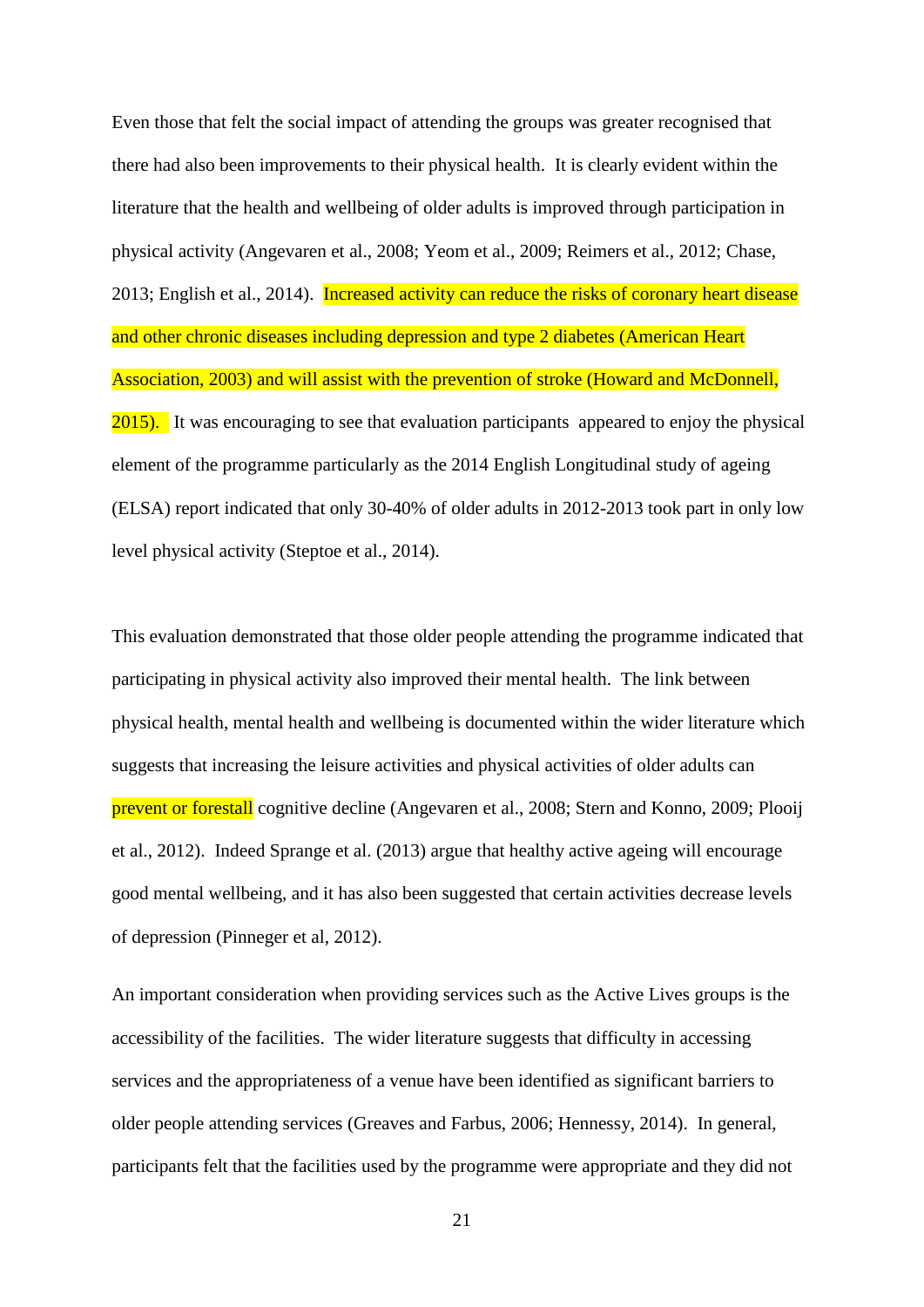create a barrier to their attendance. An issue consistently highlighted by focus group participants was the lack of public transport in the more rural areas, which was felt to adversely influence attendance. This is consistent with the ELSA report's finding that access to transport had a significant impact on older people's ability to engage in social activity (Steptoe et al., 2014), and as such is an important consideration when providing community groups for older people.

#### **Strengths and limitations of the evaluation**

It is argued that the cross-sectional nature of data collection across the three phases of the three-year project, and the use of multiple sampling, as well as the mixed methods approach, are clear strengths of this pragmatic evaluation. A longitudinal design might have improved robustness but this was not possible due to resource constraints, the need for anonymity (to maximise the number of responses to the quantitative surveys), and the different focus of each phase.

Furthermore, use of a longitudinal approach was restricted by nature of the population group and that not all participants attended the same groups regularly across the three-year period. Response rates for the focus groups and surveys for each phase of the study were acceptable, but as convenience sampling was utilised the possibility of some sample bias cannot be excluded.

#### **Conclusion and recommendations**

It is evident that the vast majority of older people who participated in the Active Lives groups said they experienced multi-dimensional benefits to their health, wellbeing and quality of life. The groups also positively impacted on people's social wellbeing, with particular reference to reduced feelings of loneliness and isolation, and helped older people to form networks of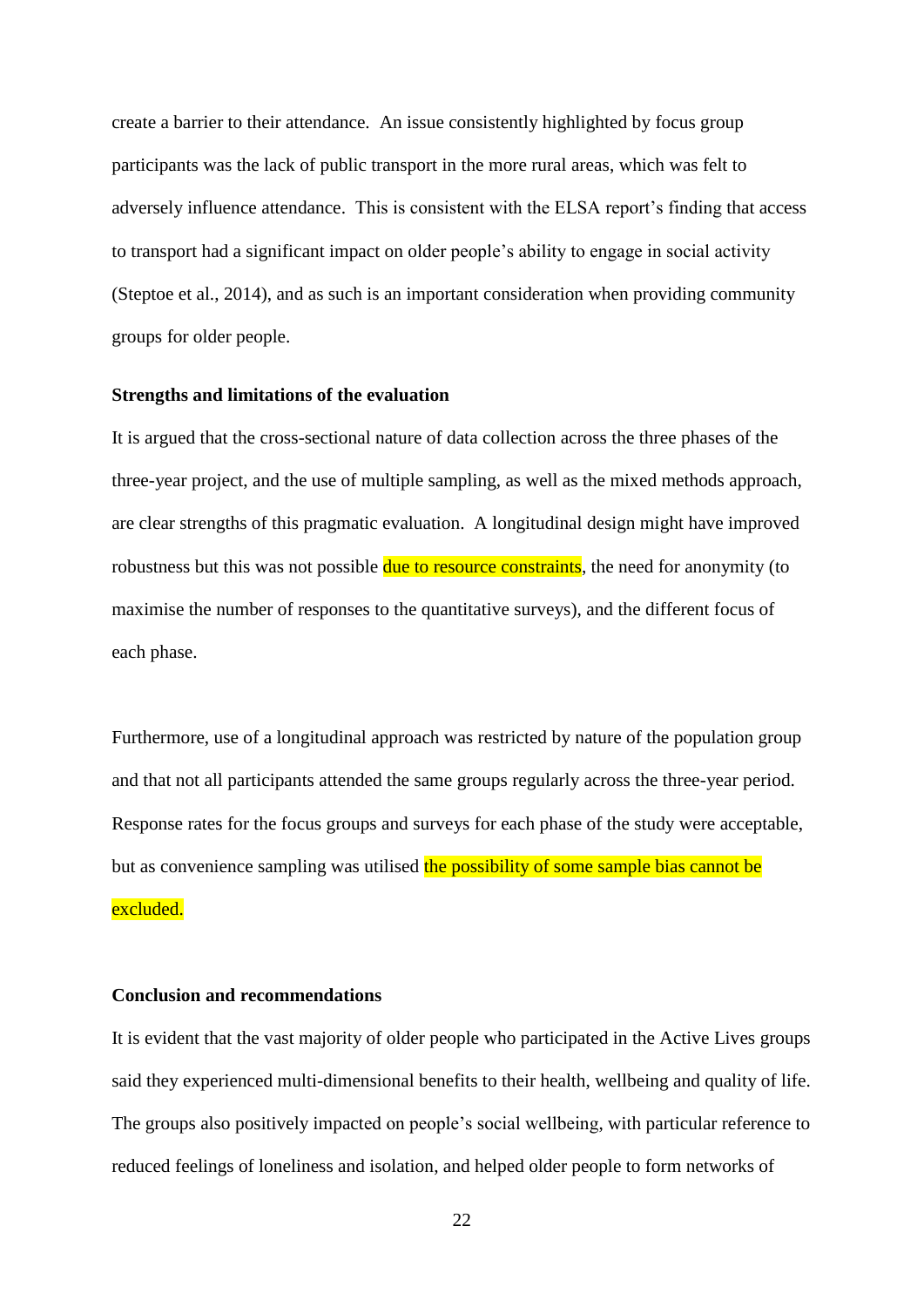friends. Loneliness has a significant, adverse impact on health and wellbeing and is therefore a key public health issue both nationally and globally. It was evident that the Active Lives groups assisted in addressing this at a local level.

Whilst the evaluation was positive, there were some suggestions for improvements to services. These focused primarily on access (transport, car parking and disabled access), which are key to any successful service of this kind; it has to be accessible to the population it serves to maximise its impact. Additional groups were also suggested by participants. These included yoga, Tai-Chi and cooking.

Shaping services and groups to meet the needs of older people should improve attendance and participation now and in the future and ensure sustainability; those older adults involved clearly wished to see the Active Lives groups continue. More women than men were accessing the groups and it may be that future groups offered could be made more relevant to men. It is recommended that consideration be given to the introduction of further groups to increase variety and the possibility of attracting more men

Only a minority of people aged 85 years and above attended the Active Lives groups, but as this is an age group that will grow in numbers in the future, careful thought needs to be given to how to maximise their access to services. To encourage attendance of those aged 85 and above there is a need to review available groups to ensure inclusivity. Efforts could also be made to specifically target the 'oldest old' when planning future advertising campaigns.

When considering the transferability of the Active Lives Project to a similar population, commissioners and service providers should note the positive impact on health and wellbeing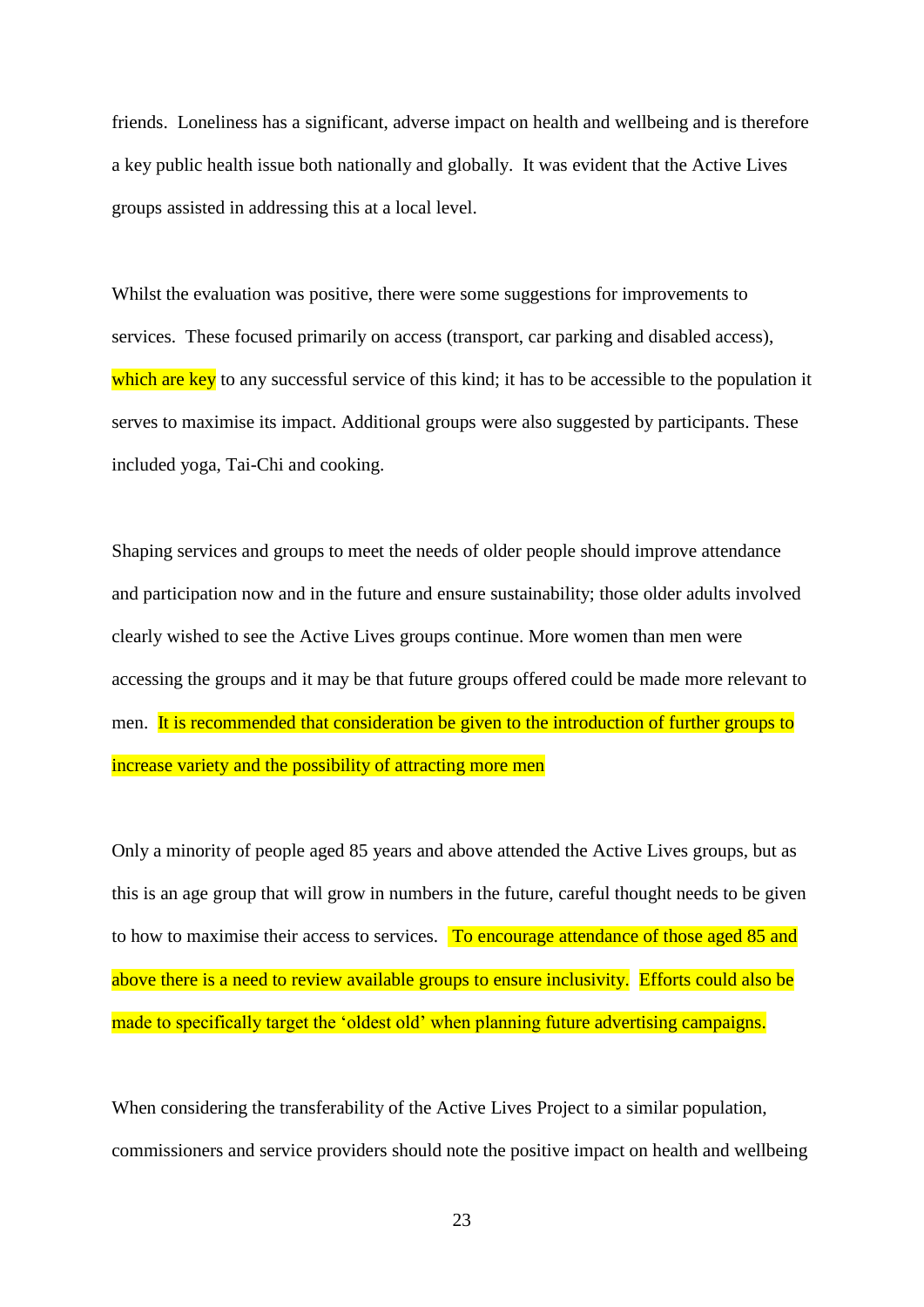that attending the groups appeared to have on participants. In an era of fiscal austerity such programmes can aid the prevention of these long-term conditions, thereby helping address some of the largest cost areas for the NHS (Gandy et al. 2016).

In conclusion the Active Lives programme had a multifaceted positive impact on those older adults that attended and appears to represent a positive approach to encouraging active aging and improving the health, wellbeing and quality of life of older people.

Word count 5775 (exc abstract)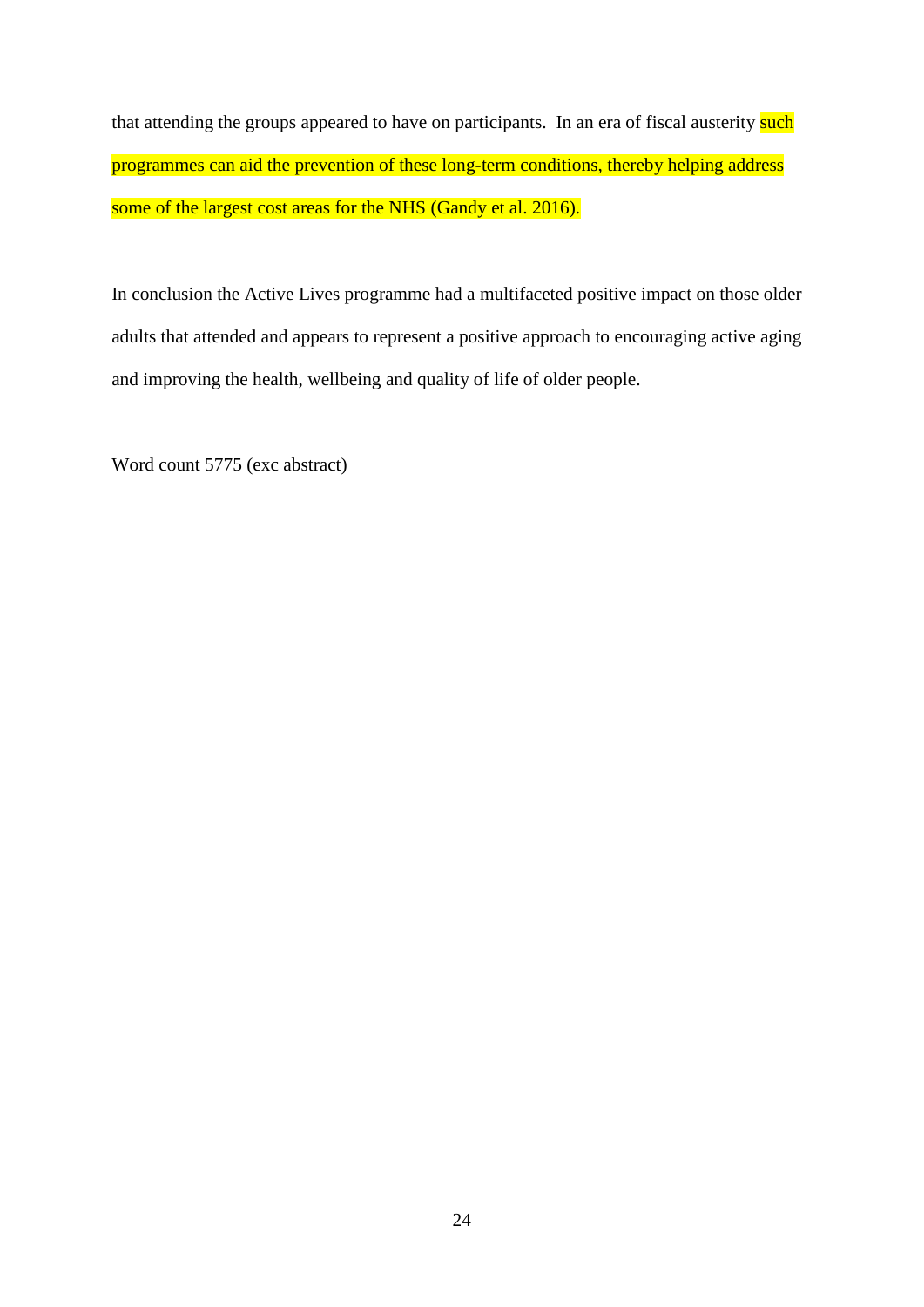#### **REFERENCES**

Age UK Lancashire. (2011) *Reaching Communities: Outline Proposal Form*. *Big Lottery Fund,* Ormskirk: Age UK Lancs.

American Heart Association. (2003) 'Scientific statement: Exercise and physical activity in the prevention and treatment of Atherosclerotic Cardiovascular Disease', *Circulation 2003,*  **107**, pp. 3109-3116.

Angevaren, M., Aufdemkampe, G., Verhaar, H.J.J., Aleman, A. & Vanhess, L. (2008) 'Physical activity and enhanced fitness to improve cognitive function in older people without known cognitive impairment', *The Cochrane Library [Cochrane Database Syst Rev](http://www.ncbi.nlm.nih.gov/pubmed/18646126)*. 2008, **3**, [CD005381.](http://www.ncbi.nlm.nih.gov/pubmed/18646126)

Annear, M., Keating, S., Wilkinson, T., Cushman, G., Gidlow, B., & Hopkins, H. (2014) 'Environmental influences on healthy and active ageing: a systematic review' *Ageing and Society,* **34**, pp. 590-622.

Barbour, R.S. (2005) 'Making sense of focus groups', *Medical Education*, **39**, pp. 742-750.

Bidmead, E., Clough, R., & Sidney, I. (2012) *Giving Voice to Older People in Skelmersdale*, Age UK Lancashire,

[http://www.ageuk.org.uk/brandpartnerglobal/lancashirevpp/documents/linking%20communit](http://www.ageuk.org.uk/brandpartnerglobal/lancashirevpp/documents/linking%20communities/giving%20a%20voice%20to%20op%20skelmersdale%20report%20final.pdf) [ies/giving%20a%20voice%20to%20op%20skelmersdale%20report%20final.pdf](http://www.ageuk.org.uk/brandpartnerglobal/lancashirevpp/documents/linking%20communities/giving%20a%20voice%20to%20op%20skelmersdale%20report%20final.pdf) accessed 24/9/15.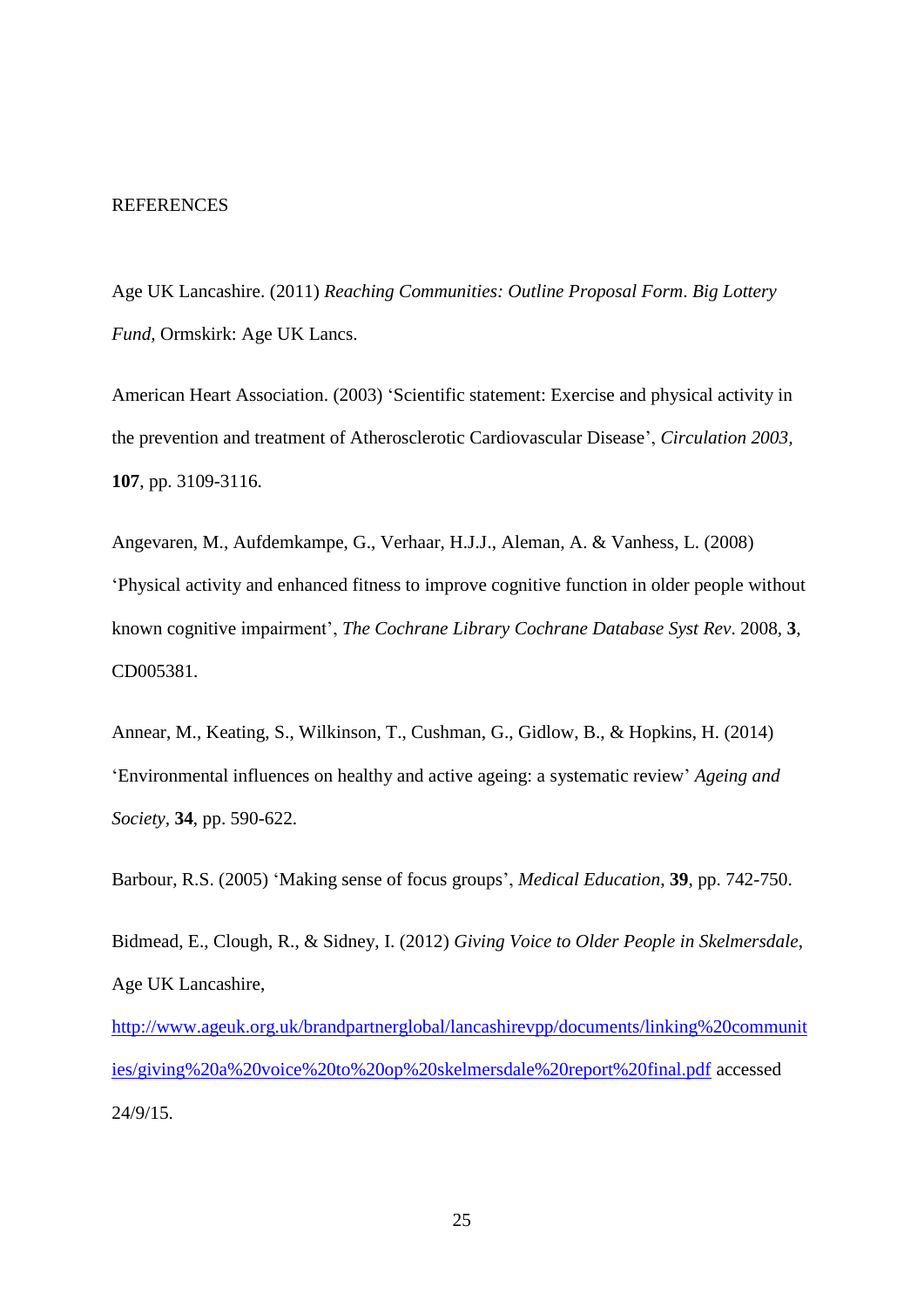Boudiny, K. (2013) 'Active ageing': from empty rhetoric to effective policy tool', *Ageing and Society,* **33** (6), pp. 1077-1098.

Bowling, A. (2005) *Ageing well: Quality of Life in Old Age*, Maidenhead: Open University Press.

Brown, J., Bowling, A. & Flynn, T. (2004) *Models of Quality of Life: A taxonomy, overview and systematic review of the literature. European Forum on Population Ageing Research*, London: WHO.

Chase, J.A. (2013) 'Physical activity interventions among older adults: a literature review', *Research and Theory for Nursing Practice,* **27 (**1), pp. 53-80.

Coulter, A., Roberts, S. & Dixon, A. (2013) Delivering services for people with long-term conditions: Building the house of care,

[http://www.kingsfund.org.uk/sites/files/kf/field/field\\_publication\\_file/delivering-better](http://www.kingsfund.org.uk/sites/files/kf/field/field_publication_file/delivering-better-services-for-people-with-long-term-conditions.pdf)[services-for-people-with-long-term-conditions.pdf](http://www.kingsfund.org.uk/sites/files/kf/field/field_publication_file/delivering-better-services-for-people-with-long-term-conditions.pdf) accessed 24/9/15.

Cronin, P., Coughlan., M. & Smith, V. (2015) *Understanding nursing and healthcare research*, London,: SAGE publishing.

English, C., Manns, P.J., Tucak, C. & Bernhardt, J. (2014) 'Physical activity and sedentary behaviours in people with stroke living in the community: A systematic Review', *Physical Therapy,* **94 (**2), pp.185-196.

Finch, H., Lewis, J., & Turley, C. (2014) 'Focus Groups', in Ritchie, J., Lewis., McNaughton Nicholls, C., & Ormston, R. (eds) *Qualitative Research Practice*. 2<sup>nd</sup> eds. London: SAGE Publications Ltd, pp. 211-242.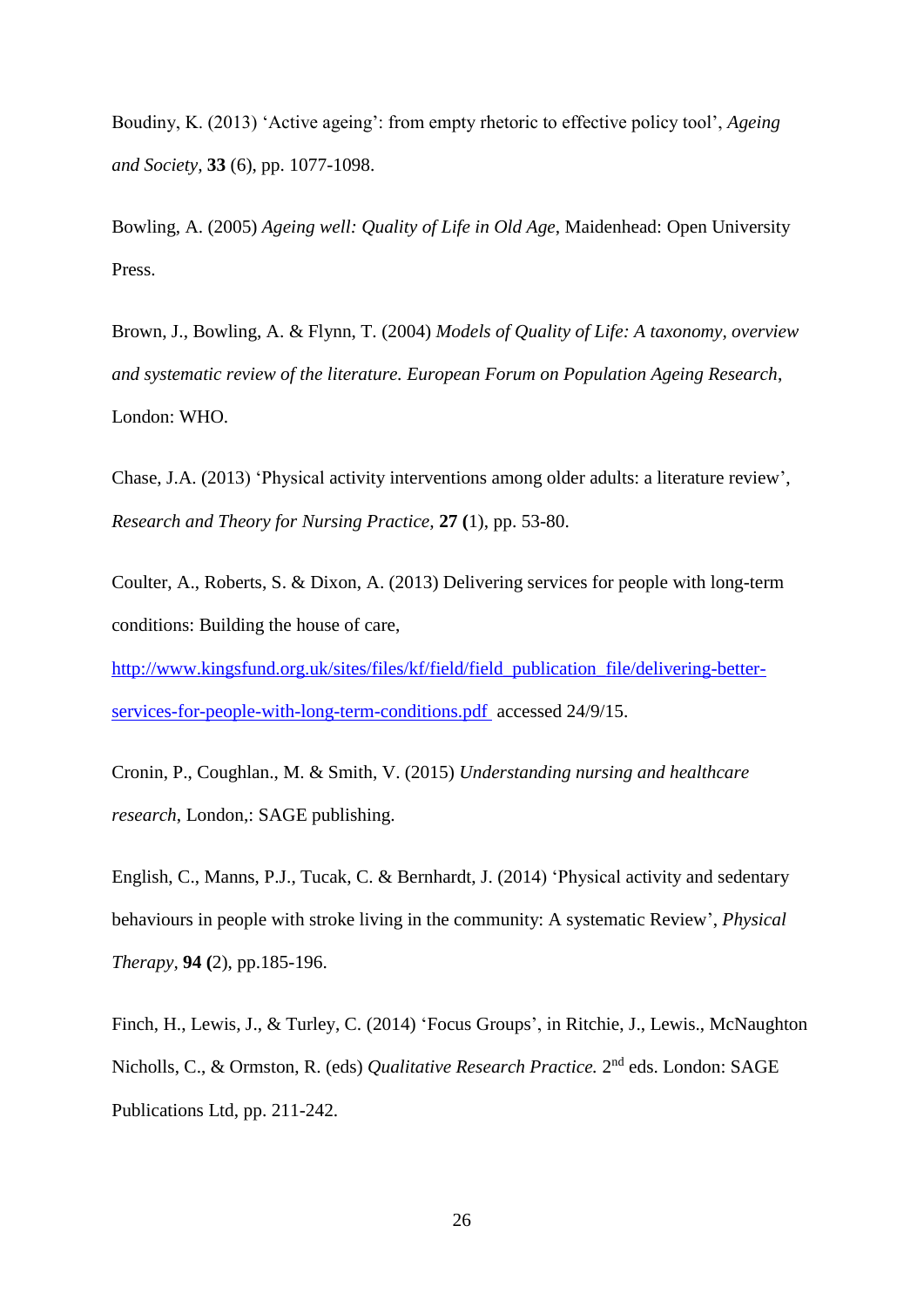Foster, L. & Walker, A. (2015) 'Special Issue: Successful Aging', *The Gerontologist,* **55** (1), pp. 83-90.

Freeman, T. (2006) 'Best practice in focus group research: making sense of different views', *Methodological Issues in Nursing Research,* **56** (5), pp. 491-497.

Gandy, R., Bell, A., McClelland, B. & Roe, B. (2016) 'Evaluating the delivery, impact, costs and benefits of an Active Lives programme for older people living in the community', *Primary Health Care Research and Development.* doi:10.1017/S146342361600027X

Goodman, C. & Evans, C. (2006) 'Focus Groups', in Gerrish, K. & Lacey, A. (eds.), *The Research Process in Nursing,* 5th ed. Oxford: Blackwell Publishing, pp. 358-368.

Gov UK (2016) Big Lottery Fund, [https://www.gov.uk/government/organisations/big-lottery](https://www.gov.uk/government/organisations/big-lottery-fund)[fund](https://www.gov.uk/government/organisations/big-lottery-fund) accessed 30/3/16.

Graneheim, U.H. & Lundman, B. (2004) 'Qualitative content analysis in nursing research: concepts, procedures and measures to achieve trustworthiness', *Nurse Education Today,* **24**, pp. 105-112.

Grbich, C. (2003) Qualitative Research in Health, London: SAGE Publications Ltd.

Greaves, C.J. & Farbus, L. (2006) 'Effects of creative and social activity on the health and wellbeing of socially isolated older people: outcomes from a multi-method observational study', *The Journal of the Royal Society for the Promotion of Health,* **126 (**3), pp. 134-142.

Hennessy, C. (2014) 'Promoting older people's inclusion in rural communities', in Age UK (eds.) *Improving Later Life. Services for older people – what works,* London: Age UK, pp. 48-51.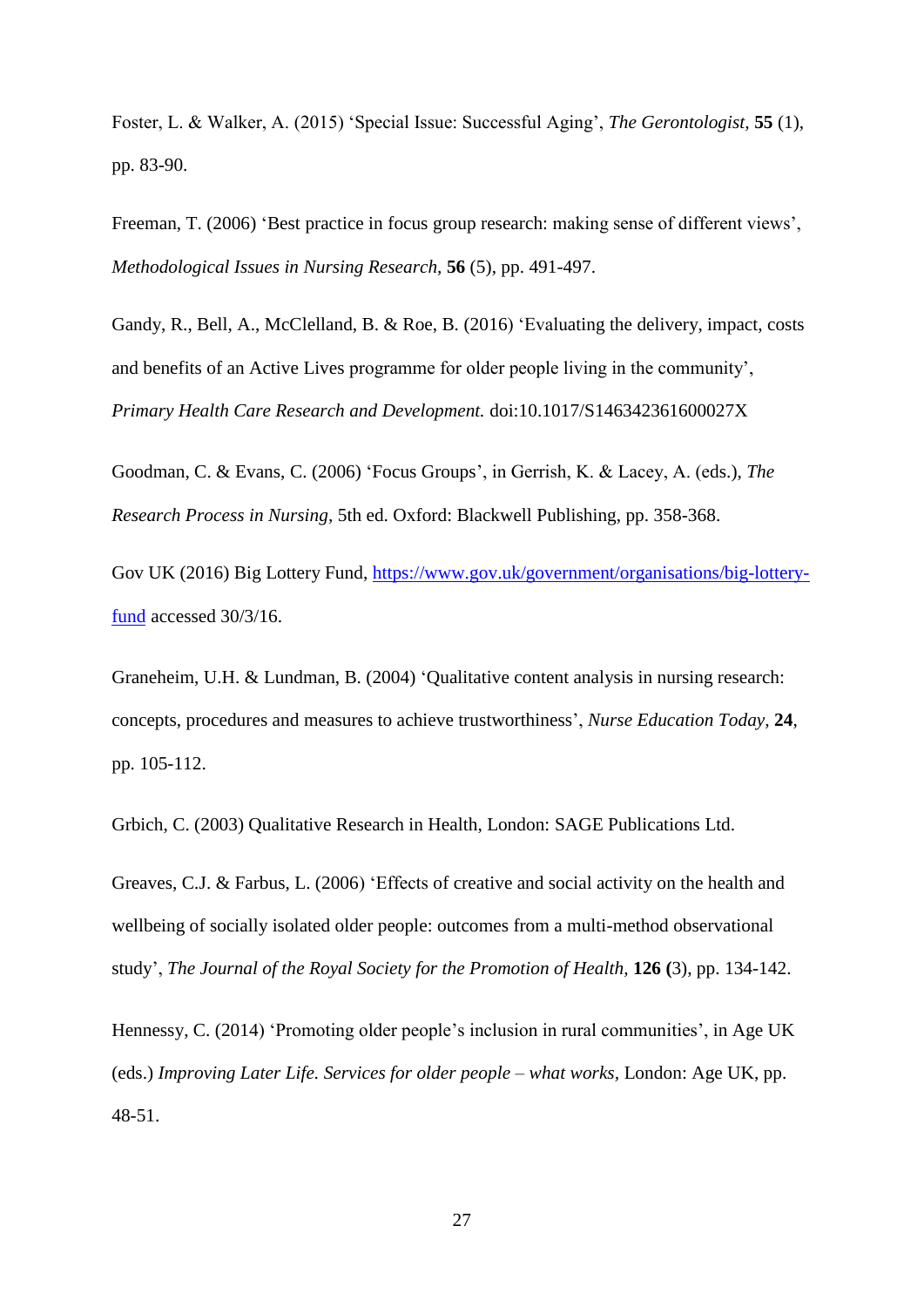Holloway, I. & Wheeler, S. (2010) Qualitative Research in Nursing and Healthcare.  $3<sup>rd</sup>$  ed. Oxford: Wiley-Blackwell

Howard, V. & McDonnell, M. (2015) 'Physical activity in primary stroke prevention – just do it', *Stroke,* **46**, pp. 1735-1739.

Hsieh, H-F, & Shannon, S.E. (2005) 'Three Approaches to Qualitative Content Analysis', *Qualitative Health Research,* **15 (**9), pp. 1277-1288.

Hunn, A. (2006) Gaining access to the research site, in Gerrish, K. & Lacey, A. (eds.) *The*  Research Process in Nursing. 5<sup>th</sup> ed. Oxford: Blackwell Publishing., pp. 138-154.

Hunter, D, (2012)'Loneliness a public health issue', *Perspectives in Public Health,* **132**(4), pp. 153.

Kondracki, N.L., Wellman, N.S. & Amundson, D.R. (2002) 'Content Analysis: Review of methods and their applications in nutrition education', *Journal of Nutrition Education and Behaviour,* **34** (4), pp. 224-229.

Krueger, R.A. (1994) Focus Groups: A Practical Guide for Applied Research. Thousand Oaks, CA: Sage.

Matthews, K., Demakakos, P., Nazroo, J. &Shankar, A. (2014) 'The evolution of lifestyles in older age in England', in Banks, J. Nazroo, J. and Steptoe, A. (eds), *The Dynamics of ageing: Evidence from the English Longitudinal study of ageing 2002-2012,* London: Institute for Fiscal Studies, pp. 51-93.

Miles, M.B. and Huberman, A.M. (1994) *An expanded sourcebook: Qualitative Data Analysis,* 2nd ed. London: SAGE Publications.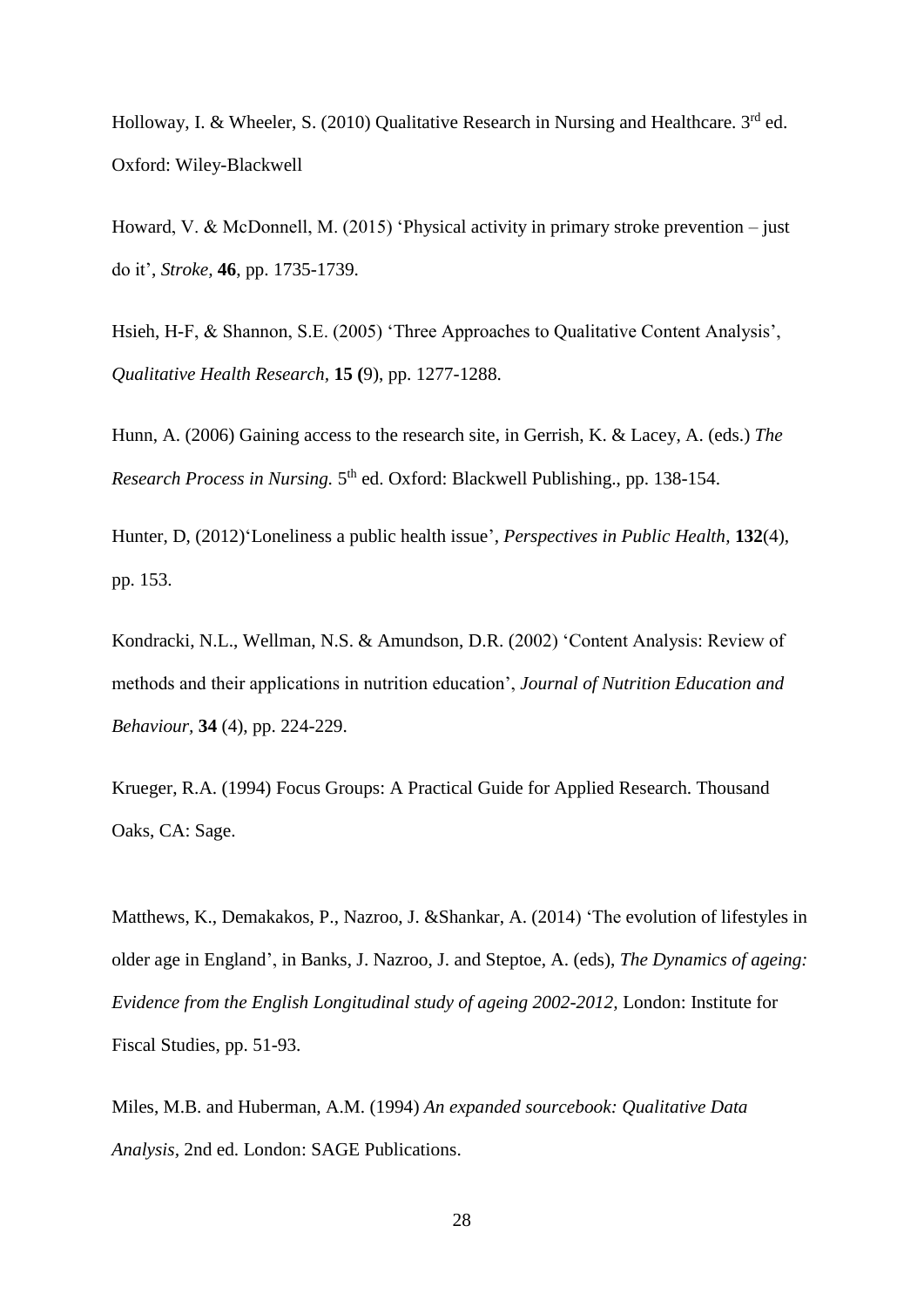Morgan, D.L. (1997) Focus Groups as Qualitative Research. 2nd ed. Thousand Oaks CA: SAGE Publications.

Office of National Statistics. (2012) *Population Ageing in the United Kingdom, its Constituent Countries and the European Union,* London: ONS.

Office of National Statistics, (2013) What does the 2011 census tell us about older people[?http://www.ons.gov.uk/ons/rel/census/2011-census-analysis/what-does-the-2011](http://www.ons.gov.uk/ons/rel/census/2011-census-analysis/what-does-the-2011-census-tell-us-about-older-people-/what-does-the-2011-census-tell-us-about-older-people--short-story.html) [census-tell-us-about-older-people-/what-does-the-2011-census-tell-us-about-older-people-](http://www.ons.gov.uk/ons/rel/census/2011-census-analysis/what-does-the-2011-census-tell-us-about-older-people-/what-does-the-2011-census-tell-us-about-older-people--short-story.html) [short-story.html](http://www.ons.gov.uk/ons/rel/census/2011-census-analysis/what-does-the-2011-census-tell-us-about-older-people-/what-does-the-2011-census-tell-us-about-older-people--short-story.html) accessed 24/9/15.

Office for National Statistics, (2014) Statistical Bulletin: Annual mid-year population estimates, 201[3http://www.ons.gov.uk/ons/rel/pop-estimate/population-estimates-for-uk-](http://www.ons.gov.uk/ons/rel/pop-estimate/population-estimates-for-uk--england-and-wales--scotland-and-northern-ireland/2013/stb---mid-2013-uk-population-estimates.html) [england-and-wales--scotland-and-northern-ireland/2013/stb---mid-2013-uk-population](http://www.ons.gov.uk/ons/rel/pop-estimate/population-estimates-for-uk--england-and-wales--scotland-and-northern-ireland/2013/stb---mid-2013-uk-population-estimates.html)[estimates.html,](http://www.ons.gov.uk/ons/rel/pop-estimate/population-estimates-for-uk--england-and-wales--scotland-and-northern-ireland/2013/stb---mid-2013-uk-population-estimates.html) accessed 26/8/15.

Pinniger, R., Brown, R.F., Thorsteinsson, E.B.& McKinley, P. (2012) 'Argentine tango dance compared to mindfulness mediation and a waiting-list control: a randomised trial for treating depression', *Complementary Therapies in Medicine,* **20**, pp. 377-384.

Plooij, B., Scherder, E.J.A. & Eggermont, L.H.P. (2012) 'Physical inactivity in aging and dementia: a review of its relationship to pain', *Journal of clinical nursing,* **21**, pp. 3002-3008.

Reimers, C.D., Knapp, G. & Reimers, A.K. (2012) 'Does physical activity increase life expectancy? A review of the literature', *Journal of Aging Research,* Article ID 243958, <http://www.hindawi.com/journals/jar/2012/243958/> accessed 13/11/14.

Robson, C. (2011) *Real World Research*. 3<sup>rd</sup> ed. West Sussex: Wiley.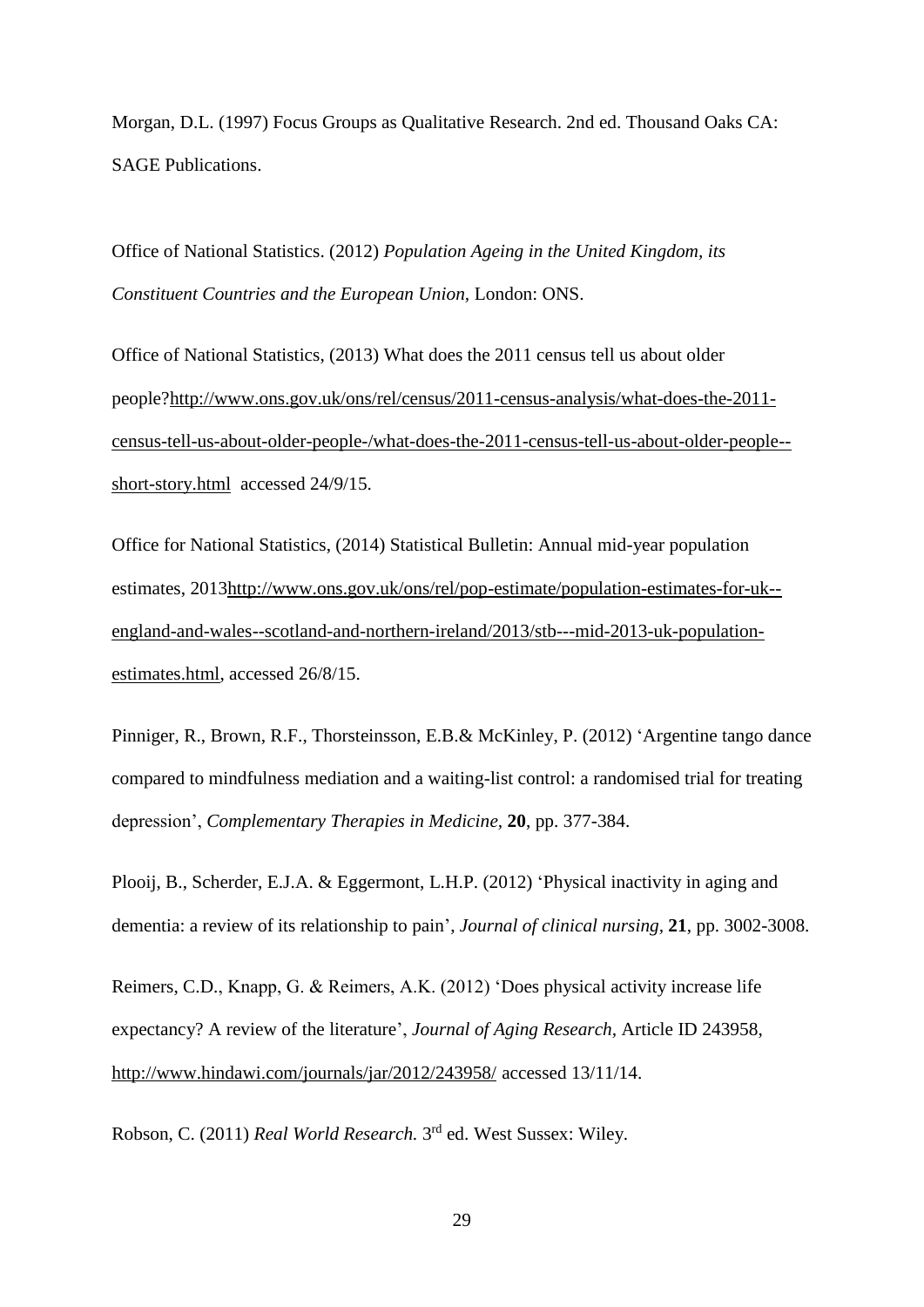Roe, B., Kevin, C., Byrne, M., McCourt, Chadwick, J. & Jinks, A. (2011a) 'Developments in mental health service provision: views of service users and carers', *Research, Policy and Planning,* **29** (1), pp. 3-19.

Roe, B., Beech, R., Harris, M., Beech, B., Russell, W., Gent, D., Lord, K. & Dickinson, A. (2011b) 'Improving quality of life for older people in the community: findings from a local partnerships for older people project innovation and evaluation', *Primary Health Care Research and Development,***12**, pp. 200-213.

Sargent –Cox, K.A., Anstey, K.J. & Luszcz M.A. (2010) 'The choice of self-rated health measures matter when predicting mortality: Evidence from 10 years follow-up of the Australian longitudinal study of ageing', *BMC Geriatrics*, **10** (18),

<http://www.biomedcentral.com/1471-2318/10/18> accessed 14/12/12.

Sourial, N., Wolfson. C., Zhu, B., Quail,J., Fletcher, J., Karunananthan, S., Bandeen-Roche., K., Beland, F. & BergmanH. (2010) 'Correspondence analysis is a useful tool to uncover the relationships among categorical variables' *Journal of Clinical Epidemiology.* **63** (6), pp.638- 646.

Sprange, K., Mountain, G.A., Brazier, J., Cook, S.P., Craig, C., Hind, D. ,Walters, S.J., Windle, G., Woods, R., Keetharuth, A.D., Chater, T. and Horner, K. (2013) 'Lifestyle matters for maintenance of health and wellbeing in people aged 65 years and over: study protocol for a randomised controlled trial', *Trials,* **14**, pp. 302.

Steptoe, A., Marmot, M. & Batty, D. (2014) 'Introduction' in Banks, J., Nazroo, J. &Steptoe, A. (eds). *The Dynamics of ageing: Evidence from the English Longitudinal study of ageing 2002-2012,* London: Institute for fiscal studies, pp. 1-10.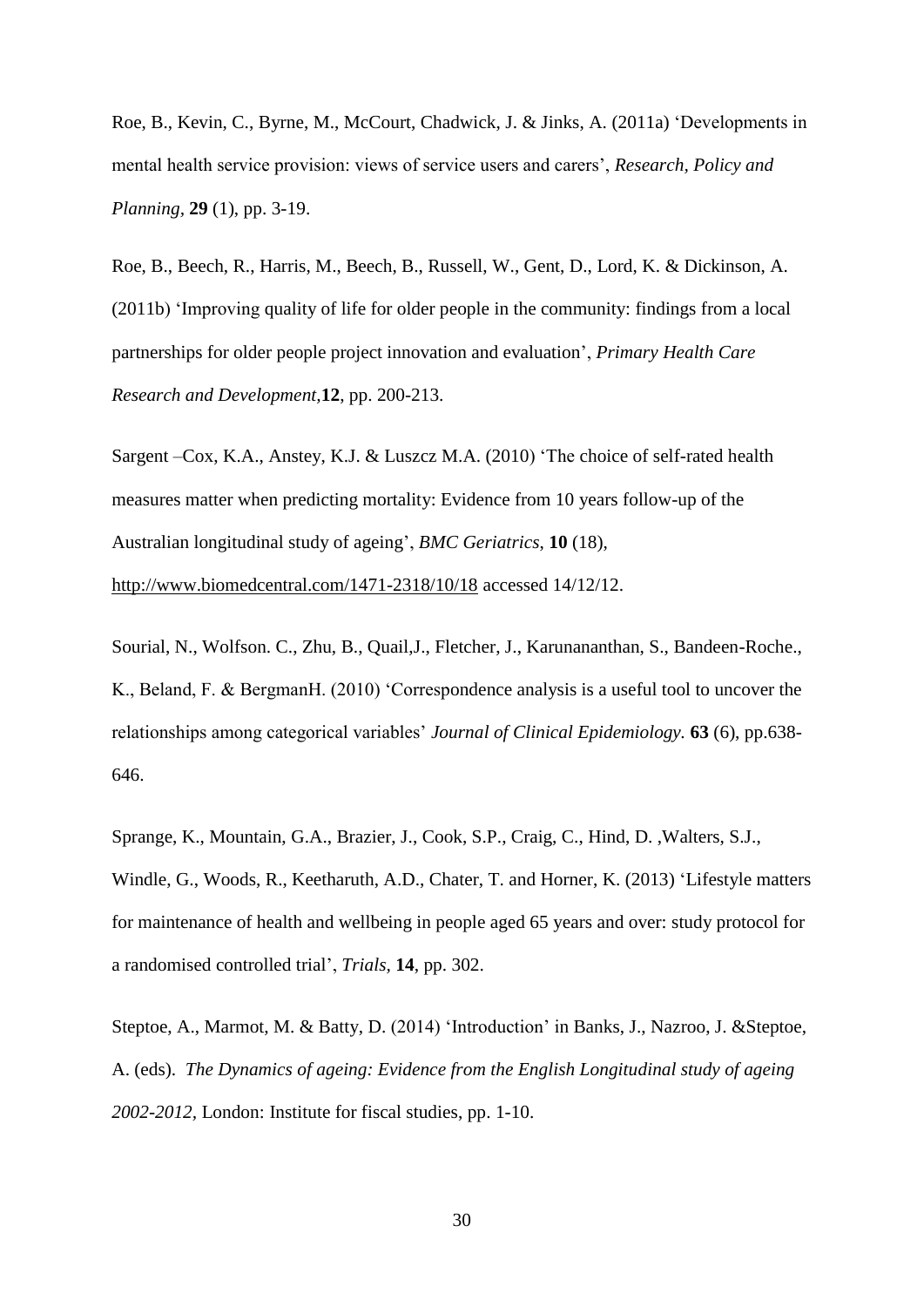Stern, C. & Konno, R. (2009) 'Physical leisure activities and their role in preventing dementia: a systematic review', *JBI Library of Systematic Reviews*, **7** (8), pp. 260-308.

Teater, B. & Baldwin, M. (2014) 'Singing for successful ageing: The perceived benefits of participating in the golden oldies community-arts programme', *British Journal of Social Work,* **44**, pp. 81-99.

Walker, A. (2002) 'A strategy for active ageing', *International Social Security Review,* **55**, pp. 121-139.

Wilson, N.J. & Cordier, R. (2013) 'A narrative review of Men's Sheds literature: reducing social isolation and promoting men's health and well-being', *Health and Social Care in the Community,* **21** (5), pp. 451-463.

World Health Organisation (2002) *Active Ageing: A policy framework,* Geneva: WHO

World Health Organisation. (2012a) Are you ready? What you need to know about aging[.http://www.who.int/world-health-day/2012/toolkit/background/en/](http://www.who.int/world-health-day/2012/toolkit/background/en/) accessed, 18/12/12.

World Health Organisation. (2012b). Life does not end at 60 – senior citizens have much to offer, *Healthy Ageing* [http://www.euro.who.int/en/what-we-do/health-topics/Life](http://www.euro.who.int/en/what-we-do/health-topics/Life-stages/healthy-ageing/news/news/2012/01/life-does-not-end-at-60-senior-citizens-have-much-to-offer)[stages/healthy-ageing/news/news/2012/01/life-does-not-end-at-60-senior-citizens-have](http://www.euro.who.int/en/what-we-do/health-topics/Life-stages/healthy-ageing/news/news/2012/01/life-does-not-end-at-60-senior-citizens-have-much-to-offer)[much-to-offer](http://www.euro.who.int/en/what-we-do/health-topics/Life-stages/healthy-ageing/news/news/2012/01/life-does-not-end-at-60-senior-citizens-have-much-to-offer)*,* accessed 18/12/12.

World Health Organisation (2016) Definition of an older or elderly person, <http://www.who.int/healthinfo/survey/ageingdefnolder/en/> accessed 8/7/16.

Yeom, H.A., Keller, C. & Fleury, J., (2009) 'Interventions for promoting mobility in community-dwelling older adults', *Journal of the American Academy of Nurse Practitioners,*  **21**, pp. 95-100.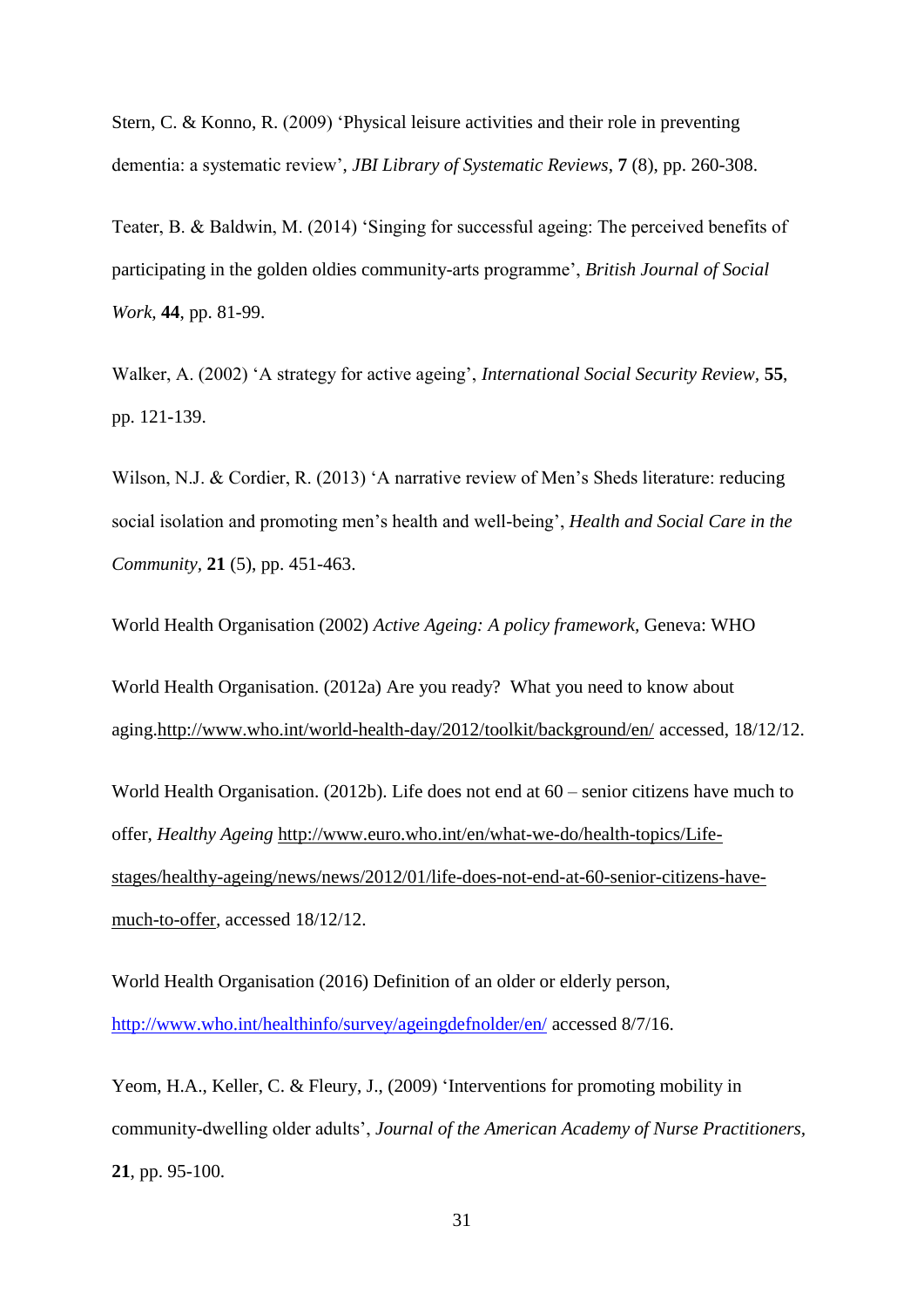## **Table 1. Categories of activity groups for evaluation**

| <b>Activity Group Category</b> | Individual Activities Covered By Headline Category        |
|--------------------------------|-----------------------------------------------------------|
| Education/Informative          | Arts & Craft Group; Big Band; Craft Group; German Group;  |
|                                | Spanish/French Group; Information & Advice                |
| IT/Communications              | Computer classes; Mobile telephone use; Internet shopping |
| Physical/Exercise              | Chair-based exercise; Health Walks; Indoor Bowling; Keep  |
|                                | Fit; Line Dancing; On Tap Performers Group; School of     |
|                                | Dance; Tap & Tone Group; Tea Dance; Yoga; Zumba;          |
| Social/Engagement              | Bridge Club; Coffee Morning; Lunch Club; Rural Club;      |
|                                | Senior Citizens meeting                                   |
| <b>Support Group</b>           | Alzheimer's Support Group; Day Care Services; Foot care   |
|                                | Surgery;                                                  |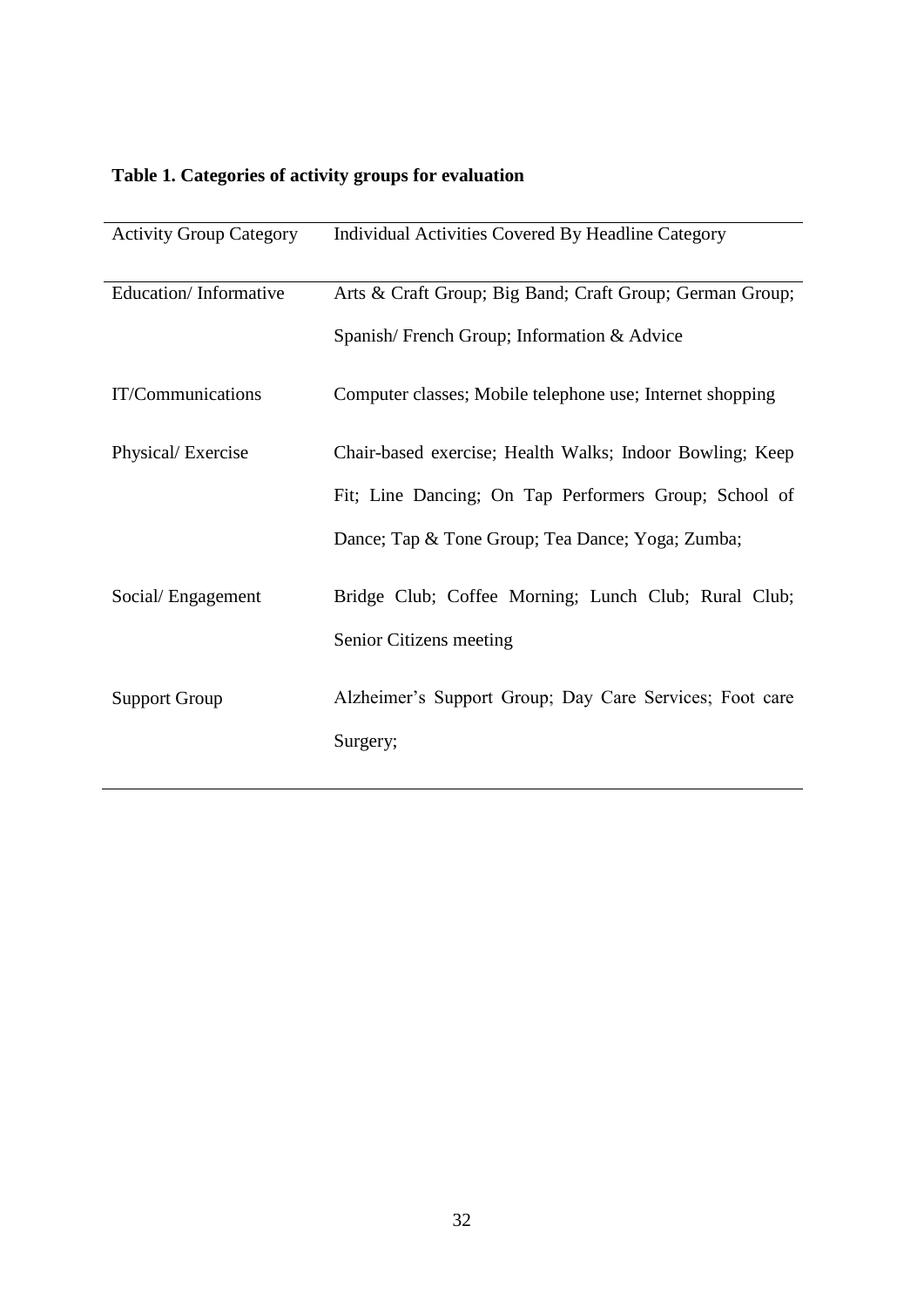| Survey  | Number of       | Response rates* | Men      | Women     |
|---------|-----------------|-----------------|----------|-----------|
|         | activity groups |                 |          |           |
| Phase 1 | 9/15            | 48%             | 37 (23%) | 121 (77%) |
|         |                 | (158 from 329)  |          |           |
| Phase 2 | 11/15           | 63%             | 26(16%)  | 140 (84%) |
|         |                 | (166 from 263)  |          |           |
| Phase 3 | 15/15           | 58%             | 45 (22%) | 160 (78%) |
|         |                 | (205 from 352)  |          |           |
|         |                 |                 |          |           |

### **Table 2. Response rates for surveys**

**\*The number of completed survey forms returned as a percentage of the number of survey forms handed out.**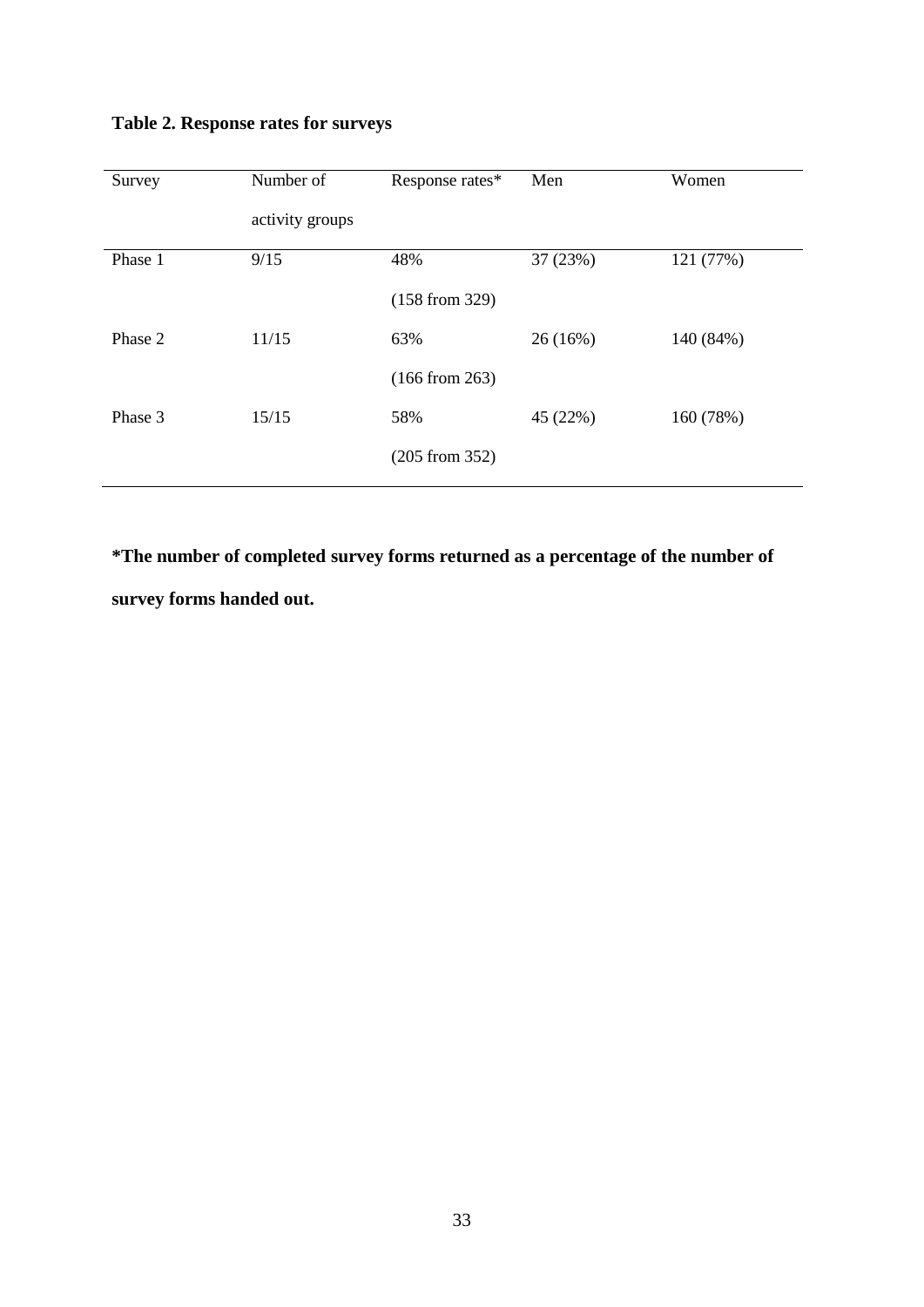| Phase                 | Focus group     | Total participants | Men            | Women          |
|-----------------------|-----------------|--------------------|----------------|----------------|
| Phase 1               | FG1             | 14                 | $\overline{2}$ | 12             |
|                       | FG <sub>2</sub> | $\,8\,$            | $\overline{2}$ | 6              |
| Phase 2               | FG3             | 11                 | $\overline{2}$ | 9              |
|                       | FG4             | 13                 | $\overline{4}$ | 9              |
| Phase 3               | FG5             | 6                  | $\overline{2}$ | $\overline{4}$ |
|                       | FG6             | 15                 | 3              | 12             |
| <b>Overall Totals</b> | 6               | $67*$              | 15             | 52             |
| Number of             |                 | 58                 | 13             | 45             |
| individuals           |                 |                    |                |                |

**Table3. Summary information on samples per focus group and overall totals**

\*Note Overall total includes 1 participant(woman) who participated in data collection for phases 1 and 2 only, 1 participant (woman) phases 2 and 3 only, and 7 participants ( 5 women & 2 men) who participated in all 3 phases.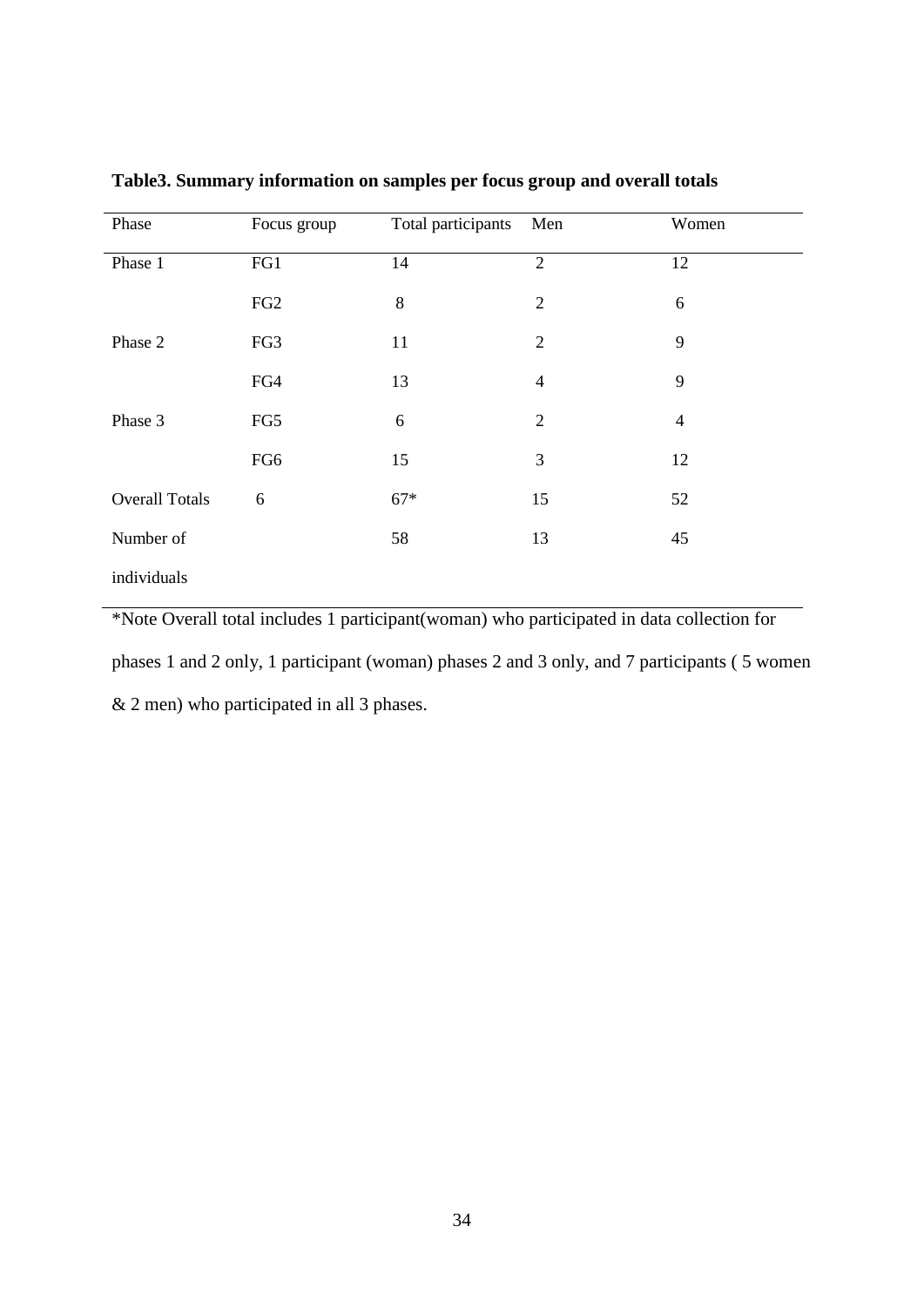| Age range          | Phase 1    | Phase 2    | Phase 3    |
|--------------------|------------|------------|------------|
| Under 65           | 32 (20%)   | 20 (12%)   | 18 (9%)    |
| 65 - 74 years      | 57 (36%)   | 55 (33%)   | 53 (26%)   |
| 75 - 84 years      | 32 (20%)   | 49 (30%)   | 87 (42%)   |
| 85 years and above | $16(10\%)$ | $19(11\%)$ | 29 (14%)   |
| Prefer not to say  | 21 (13%)   | 23(14%)    | 18 (9%)    |
| Total              | 158 (100%) | 166 (100%) | 205 (100%) |
|                    |            |            |            |

**Table 4. Age range and totals of survey respondents**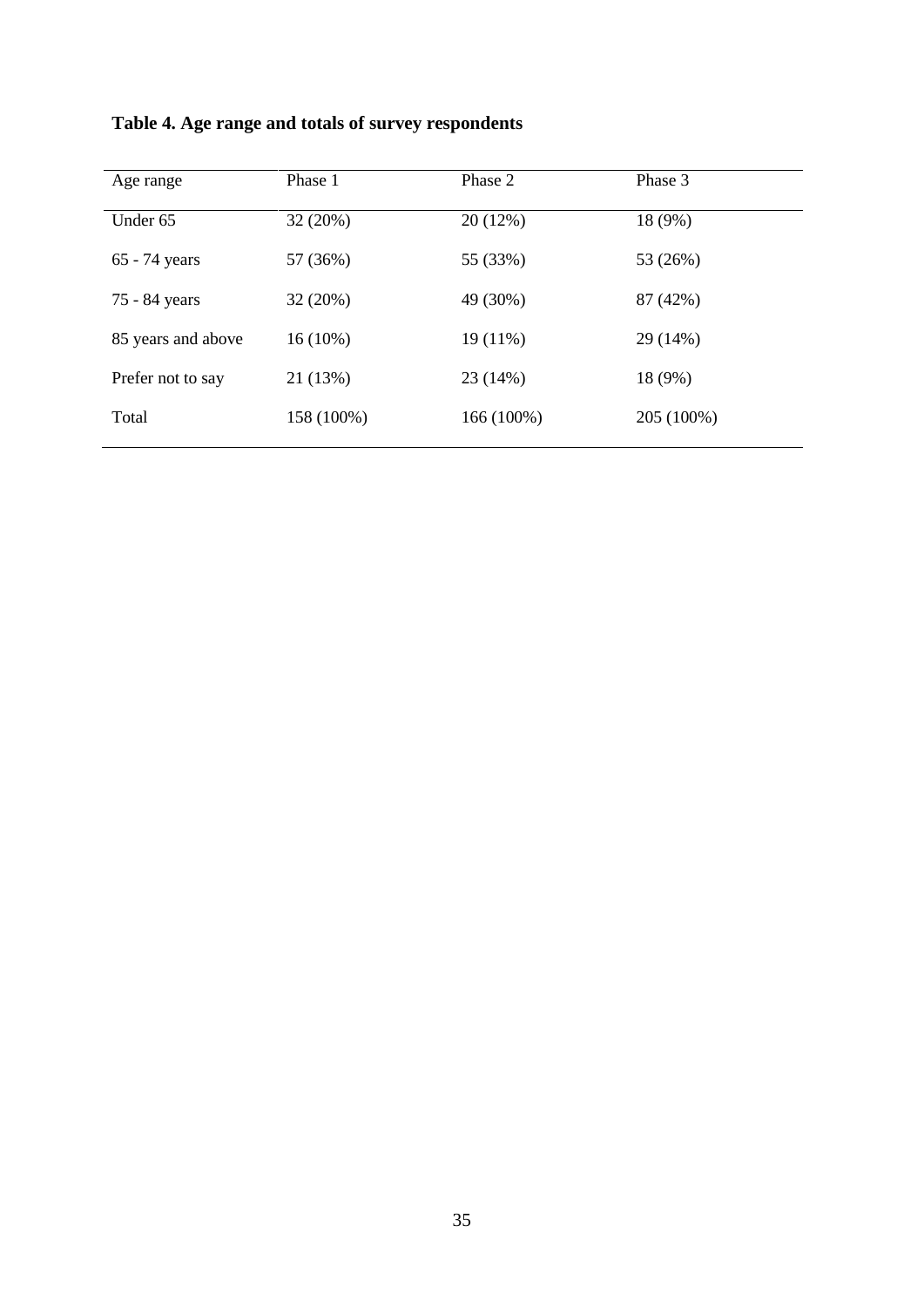| Overall health           | Phase 1          | Phase 2          | Phase 3          |
|--------------------------|------------------|------------------|------------------|
| 1 excellent              | $\boldsymbol{0}$ | $\boldsymbol{0}$ | $2(10\%)$        |
| $\overline{2}$           | 3(19%)           | 7(30%)           | 5(26%)           |
| 3                        | 10(63%)          | 13 (57%)         | 11 (59%)         |
| $\overline{\mathcal{A}}$ | 1(6%)            | 1(4%)            | 1(5%)            |
| 5 poor                   | 2(12%)           | 2(9%)            | $\boldsymbol{0}$ |
| Total responses          | 16               | 23               | 19               |
| No response to           | 3(16%)           | 1(4%)            | 1(5%)            |
| question                 |                  |                  |                  |
|                          |                  |                  |                  |
| Total returned           | 19               | 24               | 20               |
| questionnaires           |                  |                  |                  |

### **Table 5. Overall health responses**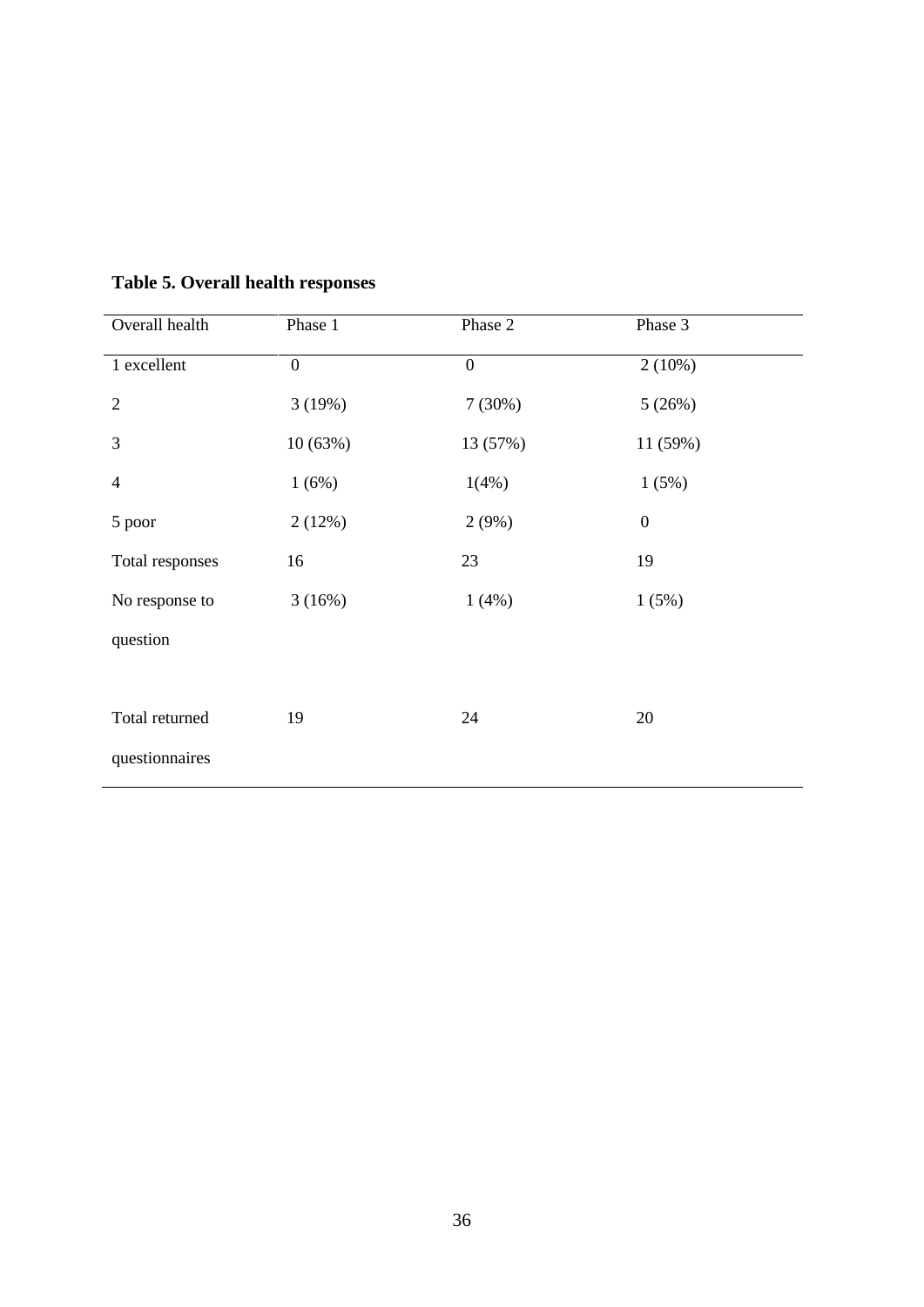| Health compared to 12 | Phase 1 | Phase 2  | Phase 3  |
|-----------------------|---------|----------|----------|
| months ago            |         |          |          |
| <b>Better</b>         | 8 (47%) | 8 (35%)  | 5(26%)   |
| Same                  | 4(24%)  | 12 (52%) | 11 (58%) |
| Not as good           | 5(29%)  | 3(13%)   | 3(16%)   |
| Total responses       | 17      | 23       | 19       |
| No response to        | 2(11%)  | 1(4%)    | 1(5%)    |
| question              |         |          |          |
|                       |         |          |          |
| Total returned        | 19      | 24       | 20       |
| questionnaires        |         |          |          |

## **Table 6**. **Temporal health responses**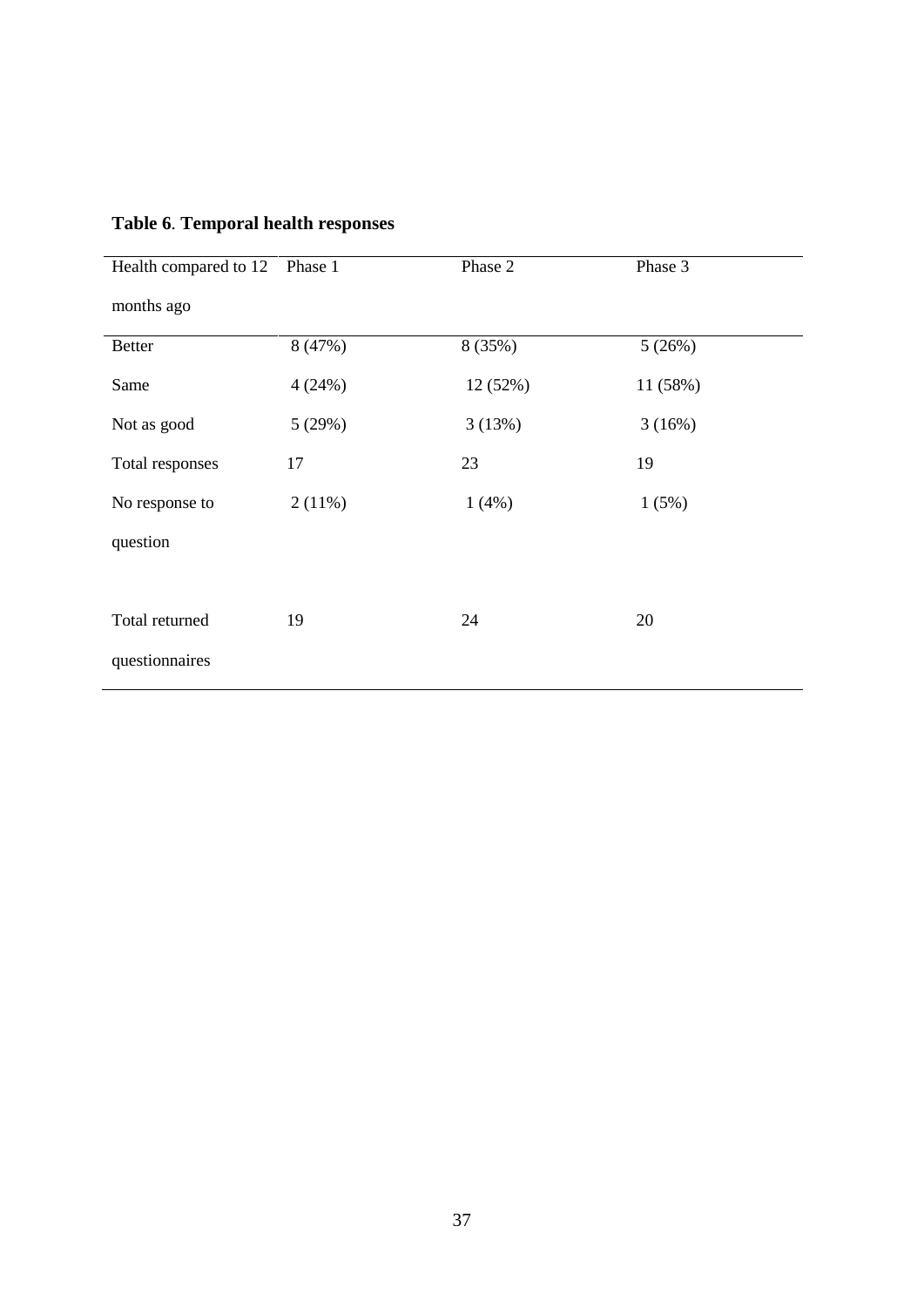| Health compared to | Phase 1     | Phase 2  | Phase 3          |
|--------------------|-------------|----------|------------------|
| others same age    |             |          |                  |
| <b>Better</b>      | 6(35%)      | 10(43%)  | $\boldsymbol{0}$ |
| Same               | 9(53%)      | 11 (48%) | 14 (78%)         |
| Worse              | 2(12%)      | 2(9%)    | 4(22%)           |
| Total responses    | 17          | 23       | 18               |
| No response to     | $2(10.5\%)$ | 1(4%)    | $2(10\%)$        |
| question           |             |          |                  |
|                    |             |          |                  |
| Total returned     | 19          | 24       | 20               |
| questionnaires     |             |          |                  |

### **Table 7. Generational health responses**